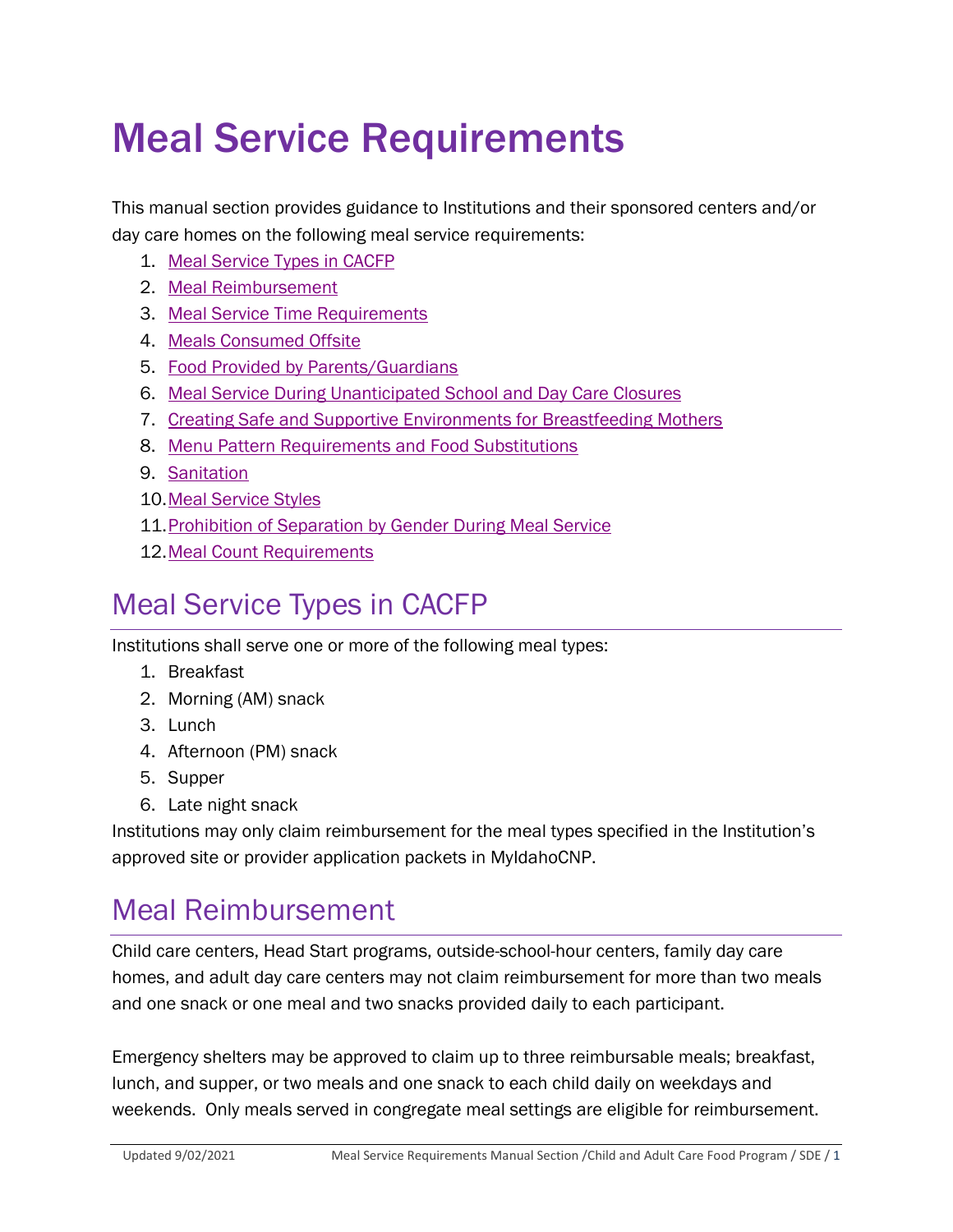Meals which are consumed in private family quarters in an emergency shelter are not reimbursable.

#### Exception for Infants' Meals Served in 'Private Family Quarters' Within an Emergency Shelter

Meals provided for infants from birth through age 11 months but served outside the congregate setting may be claimed if the shelter:

- 1. Provides all of the required components to the infant's parent or guardian; and
- 2. Maintains records documenting that meals met the meal pattern requirements.

At-risk afterschool care centers may claim for reimbursement only one At-risk afterschool snack and one At-risk afterschool meal per child per day. An At-risk afterschool care center that provides care to a child under another component of CACFP during the same day may not claim reimbursement for more than two meals and one snack, or one meal and two snacks, per child per day, including the At-risk afterschool snack and the At-risk afterschool meal.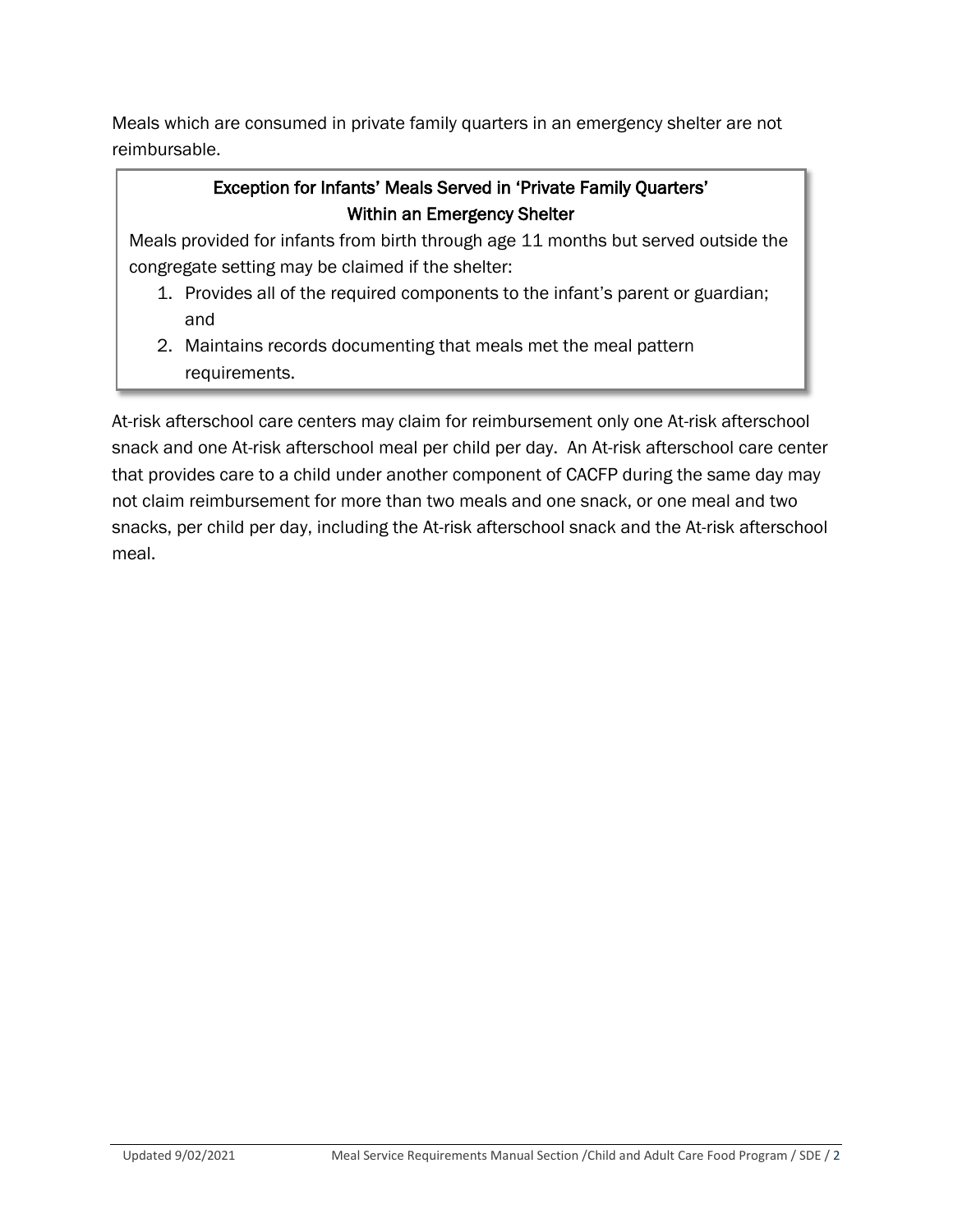### <span id="page-2-0"></span>Meal Service Time Requirements

State agencies may require any Institution or facility to allow a specific amount of time to elapse between meal services or require that meal services not exceed a specified duration.

Meals that are claimed for reimbursement must be served at traditional meal times. SDE defines traditional meal times within the ranges indicated below:

- 1. Breakfast shall not begin after 9:30 a.m.;
- 2. Lunch: 11:00 a.m. 1:30 p.m.;
- 3. Supper: 4:00 p.m. 7:00 p.m., exception is in At-Risk Afterschool programs, supper must be served after the school school day which may occur before 4:00 p.m.;
- 4. Meal service duration may be up to 1 hour. When the meal service is longer than one hour, the Institution must check the multiple shifts box by the meal service times in the site or provider application to indicate the meal service is served in shifts.
- 5. Meals and snacks should be timed to allow hunger to develop between meal services. For all meal services except breakfast, the start time must be at least 2 hours after the previous meal service start time when snacks are served;
- 6. If a snack is not served between breakfast and lunch, there must be 3 hours between the start time of breakfast to the start time lunch:
- 7. If a snack is not served between lunch and supper, there must be at least 4 hours between the start time of lunch to the start time of supper;
- 8. The last meal service must begin no later than 30 minutes before the facility closing; and
- 9. No meal services may be served outside of the facility operating days and hours.

#### INFANT MEAL SERVICE TIMES

For infants in care, an infant's meal service time is the start of the meal service time approved in the center or homes MyIdahoCNP application to the start of the next meal service time, with one exception for the first approved meal served and the last approved meal served. For the first meal served the start time may be when the facility opens. For the last meal served the end time may be when the facility closes.

On the next page is an example of a facility's (center or home) hours of operation and approved meal times, that meet the meal service time requirements listed above for children in care. The example also shows how infant meal times are determined based on the approved meal service times in a site or provider application in MyIdahoCNP and the facilities hours of operation.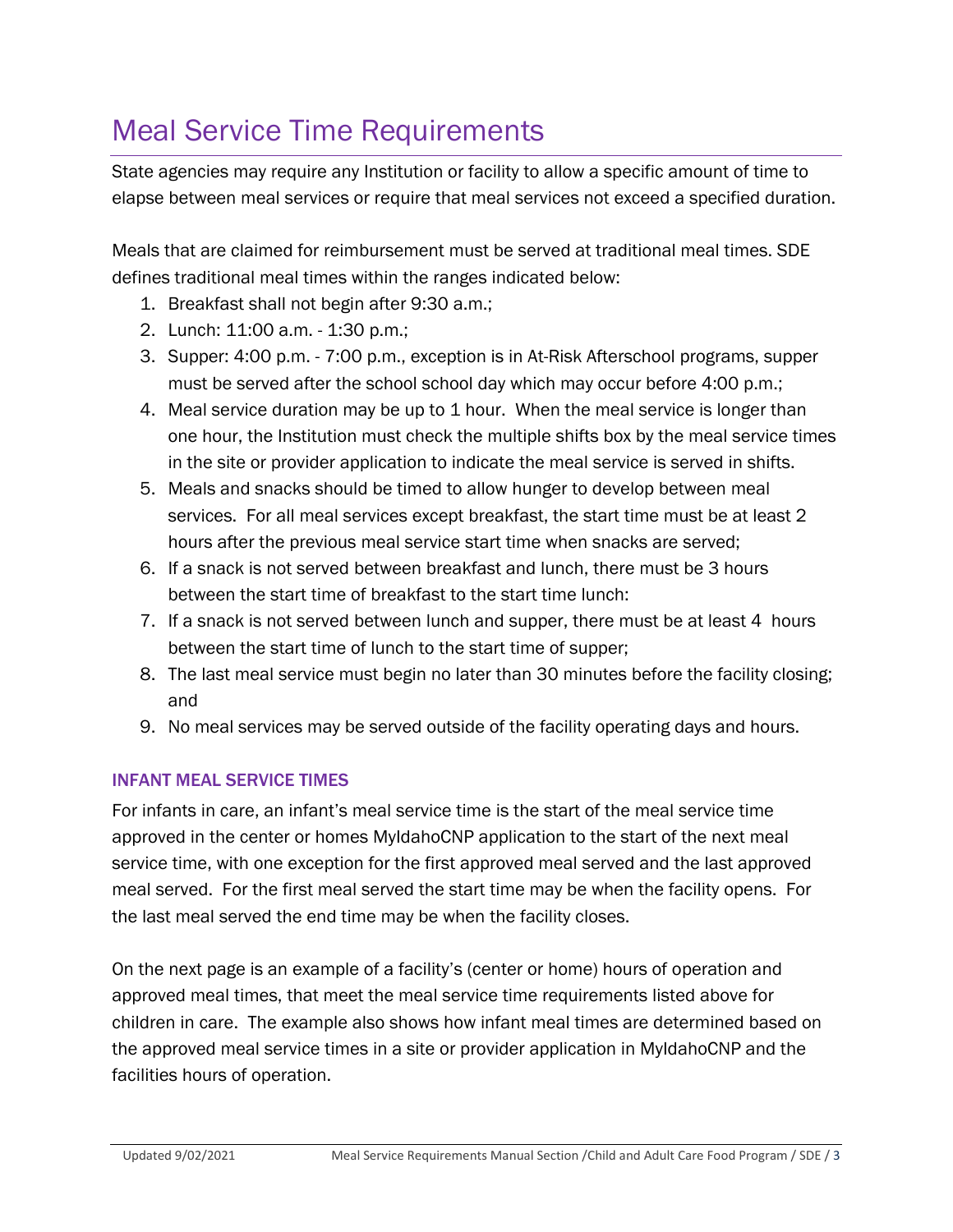### **Meal Service Times for Children and Infants**

| Hours of Operation: 6:00 am - 7:00 pm |                                         |                           |                                     |  |  |  |  |  |  |  |  |  |
|---------------------------------------|-----------------------------------------|---------------------------|-------------------------------------|--|--|--|--|--|--|--|--|--|
|                                       | Children Approved Meal Times            | Infant Meal Service Times |                                     |  |  |  |  |  |  |  |  |  |
| Breakfast:                            | $7:00$ am - $8:30$ am (multiple shifts) | Breakfast:                | $6:00$ am - 9:30 am                 |  |  |  |  |  |  |  |  |  |
| AM Snack:                             | $9:30$ am - $10:00$ am                  | AM Snack:                 | $9:30$ am - $11:30$ am              |  |  |  |  |  |  |  |  |  |
| Lunch:                                | $11:30$ am $-1:00$ pm (multiple shifts) | Lunch:                    | $11:30$ am - 2:30 pm                |  |  |  |  |  |  |  |  |  |
| <b>PM Snack:</b>                      | $2:30 \text{ pm} - 3:30 \text{ pm}$     | <b>PM Snack:</b>          | $2:30 \text{ pm} - 5:00 \text{ pm}$ |  |  |  |  |  |  |  |  |  |
| Supper:                               | $5:00 \text{ pm} - 6:00 \text{ pm}$     | Supper:                   | $5:00 \text{ pm} - 7:00 \text{ pm}$ |  |  |  |  |  |  |  |  |  |

Example: Facility Hours of Operation and Approved Meal Times

Please note in the example above, the facility breakfast and lunch meal service time are more than one hour so in the site or provider application the Institution checked the multiple shift box to indicate the meals are served in shifts. If a snack service time was more than one hour, the Institution would also check the multiple shift box. Institutions must denote in the site or provider applications the meals or snacks the centers or providers serve in shifts.

Institutions must provide each sponsored center or day care home meal service times in the site or provider applications in MyIdahoCNP. Institutions may only claim meals or snacks that are served within the approved meal service times provided to SDE in MyIdahoCNP. If the center or day care home wishes to revise their meal service times it is important the Institution updates the site or provider application in MyIdahoCNP and the updates are approved by SDE before the facility begins serving and claiming meals or snacks in the new meal service times.

USDA has provided flexibility in meal service times for At-risk afterschool centers. Please refer to the At-Risk Afterschool Centers section of this manual for more information.

#### SERVING MEALS OR SNACKS IN SHIFTS

Centers and day care homes may serve meals or snacks in shifts to meet the needs of participants. The SDE understands participants do not always arrive and depart at the same time in facilities. To ensure a participant has the opportunity to receive a meal within the traditional meal service times, centers or day care homes can serve meals or snacks in shifts. A facility is serving in shifts when a meal or snack service is longer than one hour to accommodate arrival and departure times, or the number of participants, and there are short time frames during the meal service when no participants are being served.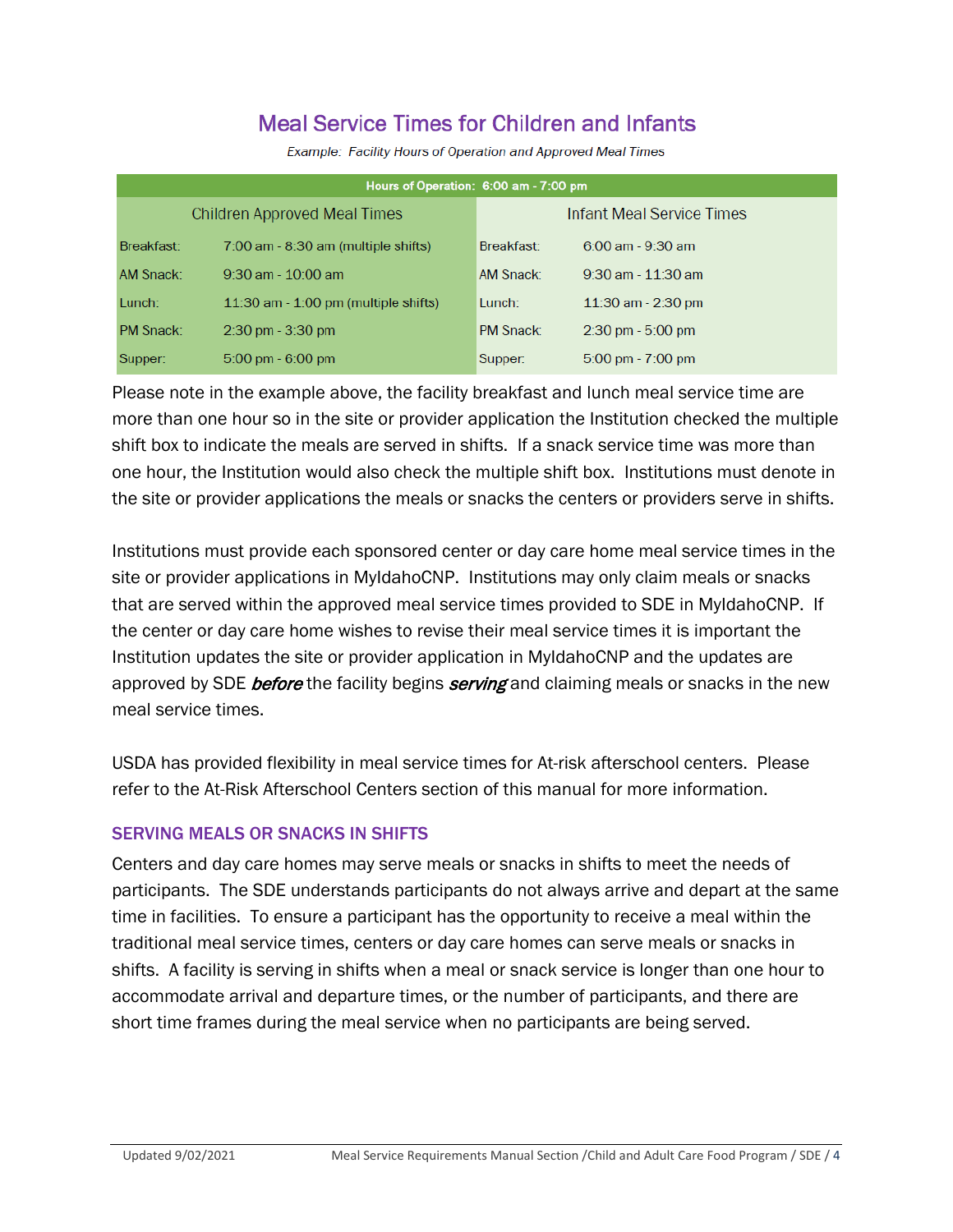#### MEAL TIME WAIVERS

Institutions may request other meal times if they are necessary to meet participants' needs. Written requests with justifications must be approved by SDE before meals are served at non-traditional times and claimed for reimbursement. Justifications must include certification that the meal times requested would not result in participants ability to receive the same meal service in more than one Child Nutrition program. For example, if the center is requesting lunch meal service prior to 11:00 am to serve PM kindergarten children, the center must certify that the children do not have access to lunch meal service at school.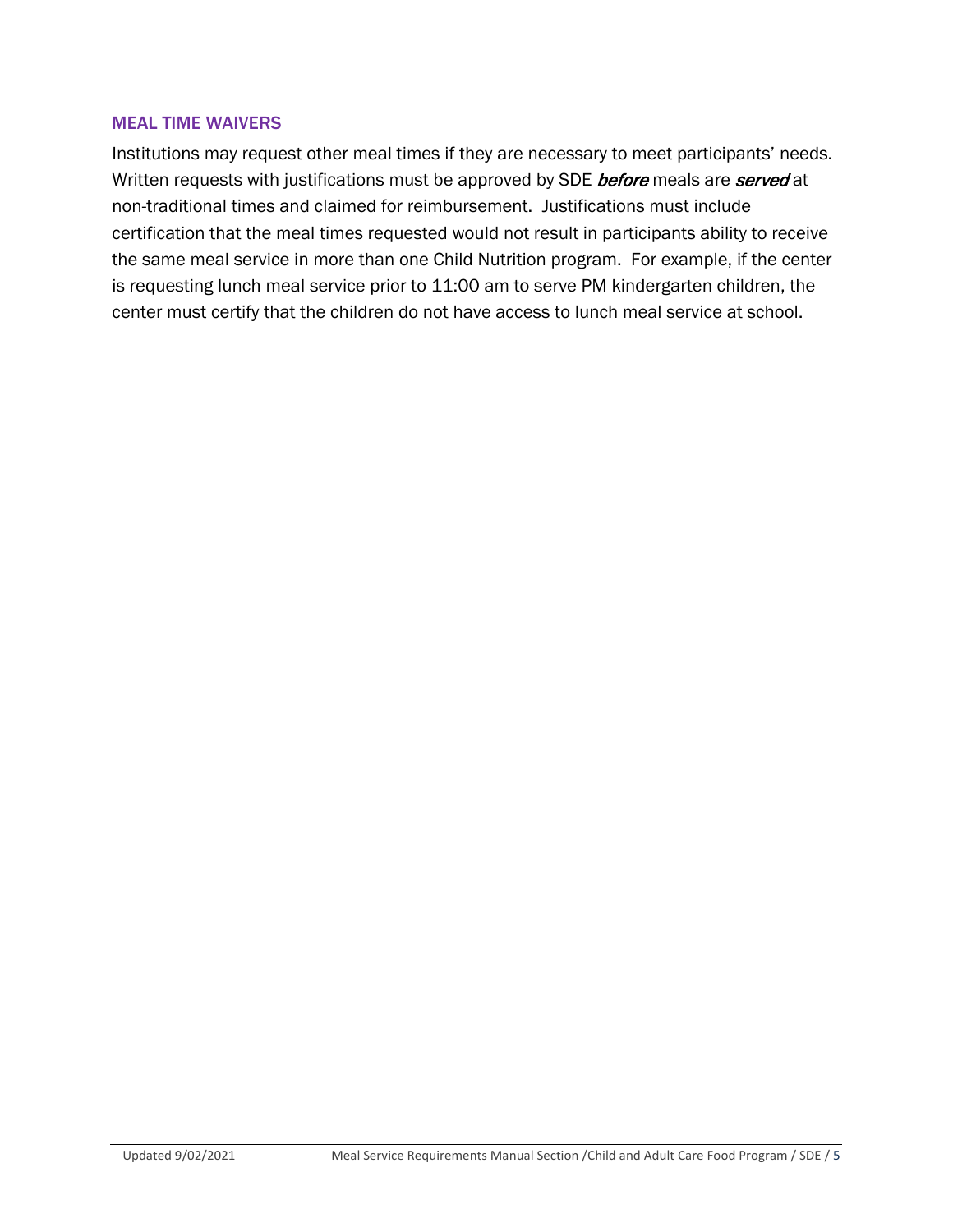### <span id="page-5-0"></span>Meals Consumed Offsite

Sack or picnic meals provided and supervised by the Institution or sponsored facility but served offsite may be claimed for reimbursement. To be claimed for reimbursement, meals must meet CACFP meal pattern requirements. The sack or picnic meals must have all food components of the meal served to each participant all at the same time (unitized) 226.6. Caution must be taken to ensure that potentially hazardous foods are transported, stored and served according to local public health policies.

Meals packed by the Institution and sent with a participant to eat at another location without the supervision of the Institution's personnel are not eligible for CACFP reimbursement.

The goal of CACFP is to serve nutritious meals prepared on-site, but commercially prepared foods are allowable in CACFP with proper documentation. Food purchased from a fast food establishment would fall into this category. Institutions will need to ensure that items, if purchased at a fast food establishment, are made from creditable ingredients and that the quantities served are credited properly. This can be done by having the restaurant complete a product formulation statement that the Institution then verifies to make sure it is accurate. Note: food from fast food restaurants is usually not nutritionally sound. These items tend to be higher in fat, calories, and sodium so menu planners should take this into account. SDE encourages the best practice of preparing food in the home or center that meets not only CACFP standards, but also current dietary guidelines.

### <span id="page-5-1"></span>Food Provided by Parents/Guardians

Generally, food provided by parents/guardians may not be counted as fulfilling meal pattern component requirements in the CACFP. Please refer to the meal pattern section of this manual for guidance on parent supplied foods for infants.

If parents provide an additional food, such as a dessert item, and the Institution provides the required components for the meal or snack, the meal may be claimed for reimbursement. Such foods should be served after the required components to help ensure that the foods in the CACFP meal pattern are eaten first and the children's nutritional needs are met before additional foods are offered. Parents/guardians cannot be required or coerced to provide any food(s) for their child who is participating in the CACFP. For information on parent supplied foods due to disabilities or non-disability reasons please see the Meal Pattern Requirement section of this manual.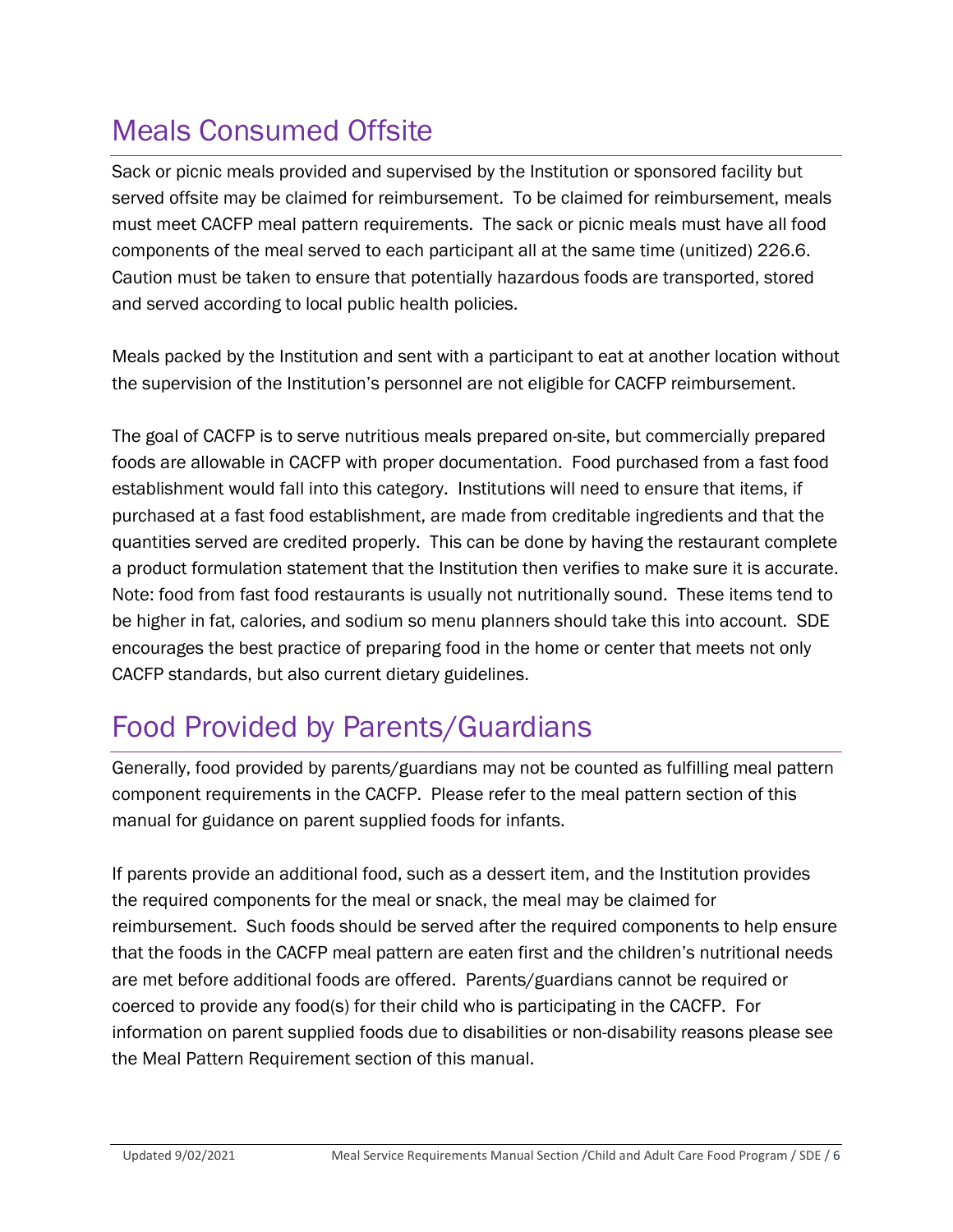### <span id="page-6-0"></span>Meal Service During Unanticipated School and Day Care Closures

Schools and day care programs may face unanticipated closures due to extreme weather events, natural disasters, major building repairs, court orders relating to school safety or other issues, labor-management disputes, or other similar causes. Unanticipated closures prevent students and children enrolled in child care from receiving the nutritious meals normally provided. FNS and SDE encourages Institutions participating in the CACFP to use the flexibilities described below to help ensure that participants do not experience a lapse in food security when extreme weather or other events force area schools or day care programs to close.

At-risk afterschool centers may continue serving meals and snacks as part of the At-risk afterschool meals component of CACFP during unanticipated school closures (7 CFR 226.17a(b)(1)). On days when schools are closed, At-risk afterschool centers that normally offer a snack and supper after school may instead choose to offer either lunch and a snack, or breakfast and a snack. These meals and snacks would be reimbursed through CACFP at the free rate.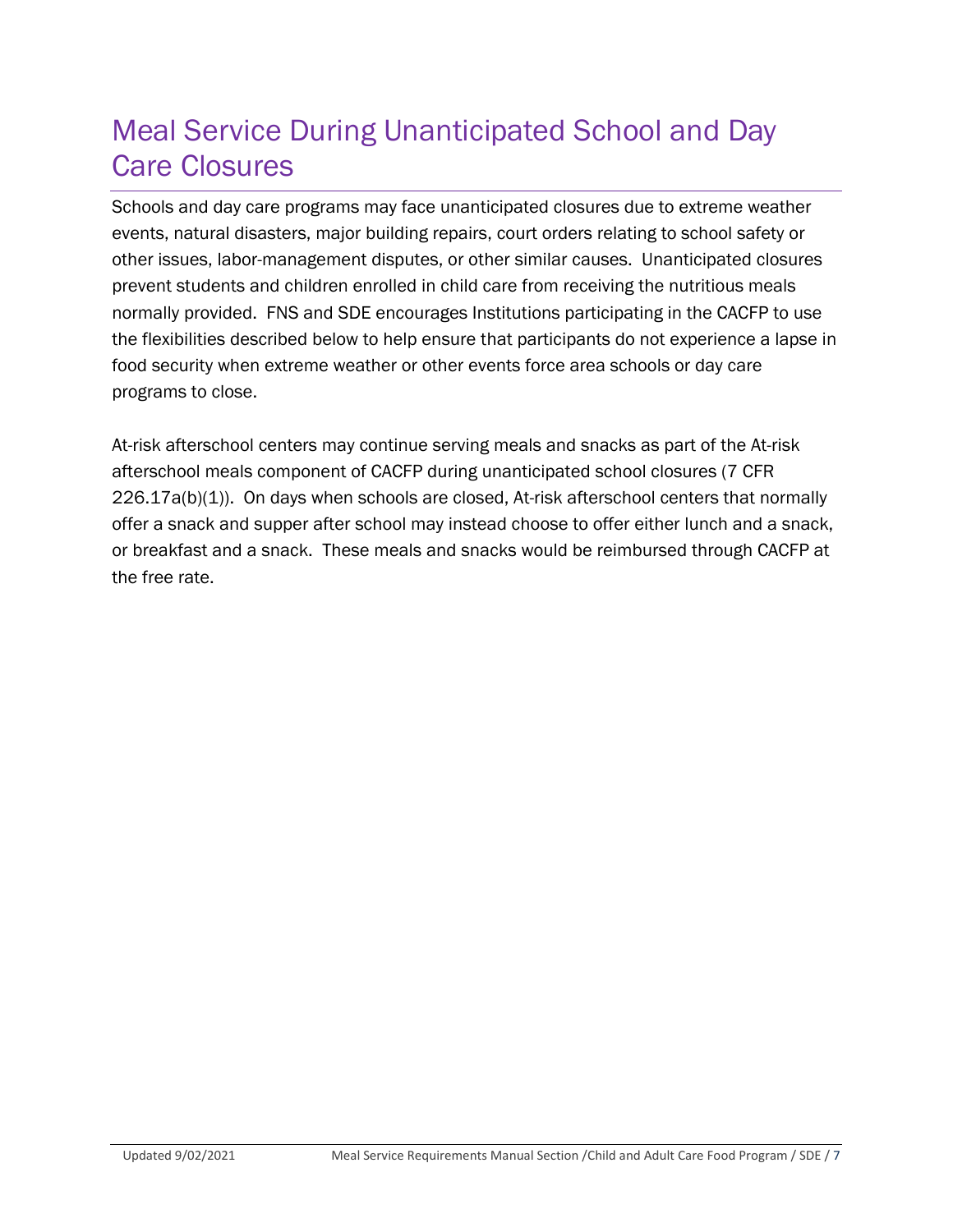### <span id="page-7-0"></span>Creating Safe and Supportive Environments for Breastfeeding Mothers

Breastmilk is recognized as the best milk for babies for countless reasons. It contains all of the vitamins and nutrients needed for the first 6 months of life. Creating environments for mothers to breastfeed their infants helps to promote healthy growth and development for the infants in care at centers and day care homes. This is an optional best practice for facilities.

Establishing a supportive breastfeeding environment for mothers in a child care facility can be made easy and a little planning can go a long way to make the transition easy for everyone. Some key steps might include:

- 1. Establishing a policy;
- 2. Providing a location; and
- 3. Knowing how to handle breastmilk safely

As an Institution or facility begins to create a safe and supportive environment, keep the following points in mind for each step.

#### ESTABLISH A POLICY

A key step to establishing a supportive breastfeeding environment is to implement a breastfeeding policy that supports mothers and protects the health of breastfed babies. A breastfeeding policy is not required but might include the following points:

- 1. Provide a place for breastfeeding mothers to breastfeed or express their milk;
- 2. Assign a refrigerator for storage of expressed breastmilk;
- 3. Show sensitivity to breastfeeding mothers and their babies;
- 4. Train all staff on handling expressed breastmilk;
- 5. Provide flexible breaks to accommodate staff who choose to breastfeed or express milk; and
- 6. Provide breastfeeding information in the child care setting.

#### PROVIDE A LOCATION

To create a quality breastfeeding area, designate a space for mothers. This space should be located away from restroom areas due to the high levels of bacteria. This area should feature the following characteristics:

- 1. Quiet, comfortable, and private;
- 2. Pillow to support the baby;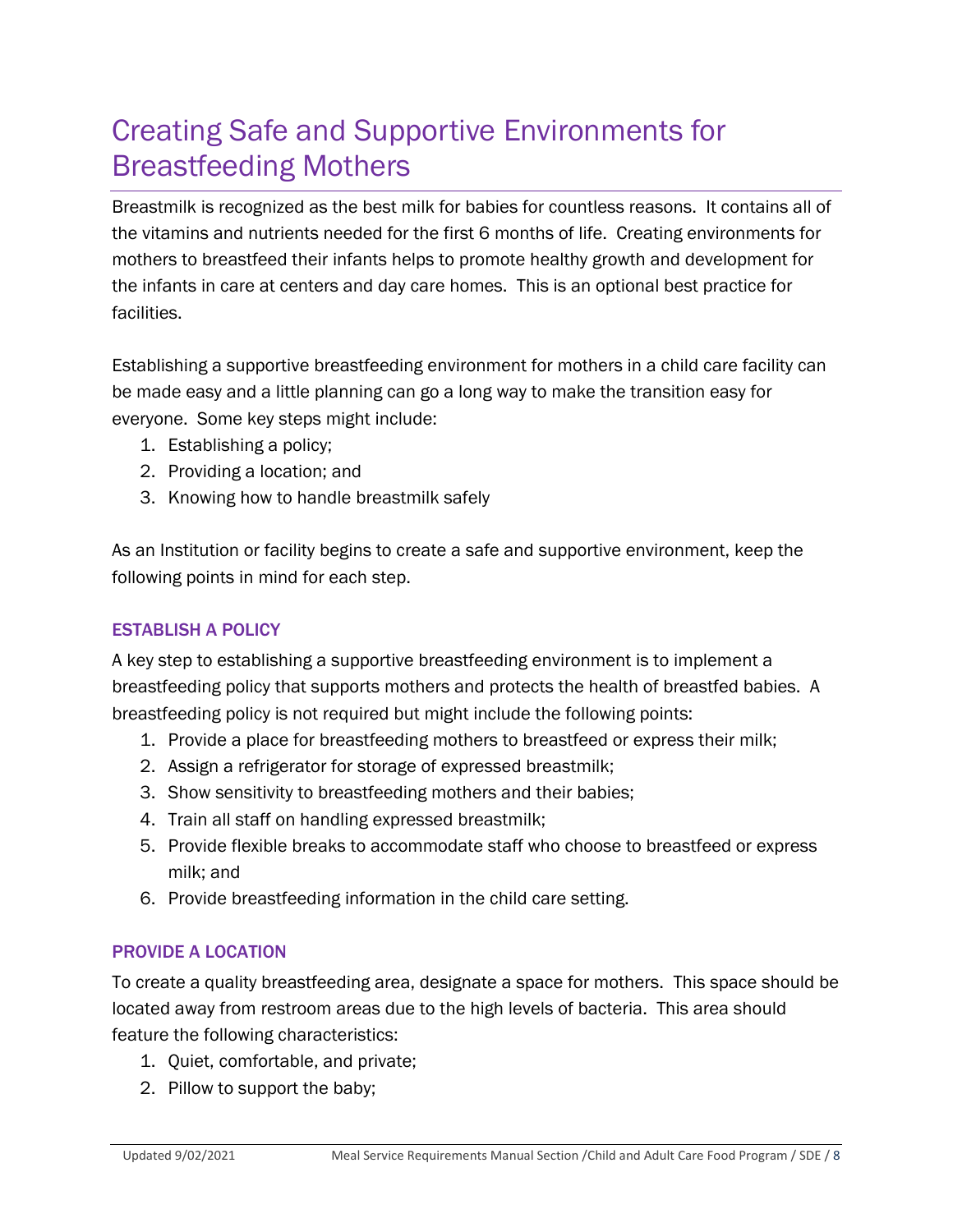- 3. Nursing stool or stepstool to prevent strain on the back;
- 4. Bottled water to increase hydration; and
- 5. Electrical outlet for breast pumps

Mothers should also have access to a sink for handwashing and a specific refrigerated location for storing their expressed milk.

#### HANDLE AND STORE EXPRESSED MILK SAFELY

It is important the center or day care home discuss the breastfeeding policy for handling and storing expressed breastmilk with mothers. The facility should ask each mother to label the bottle with the child's name, date, and time the milk was expressed. Also, immediately after expressing, ask each mother to store their expressed milk in 2-4-ounce, hard plastic, labeled bottles in the back of a designated refrigerator or freezer. If stored in the refrigerator, serve fresh expressed breastmilk within 72 hours.

Child care providers shall always wash their hands for at least 20 seconds in warm, soapy water before handling the expressed milk. If the expressed milk is frozen upon receipt, thaw in the refrigerator or in a container of warm water. Then use the thawed milk within 24 hours. Never microwave expressed milk as this may create hot spots that can burn the mouth of babies. Never refreeze milk or mix unfinished milk with new milk. For more information regarding expiration dates, fresh or frozen breastmilk, or related questions, contact your local health department or WIC office for applicable health and safety regulations regarding the safe handling of expressed breastmilk.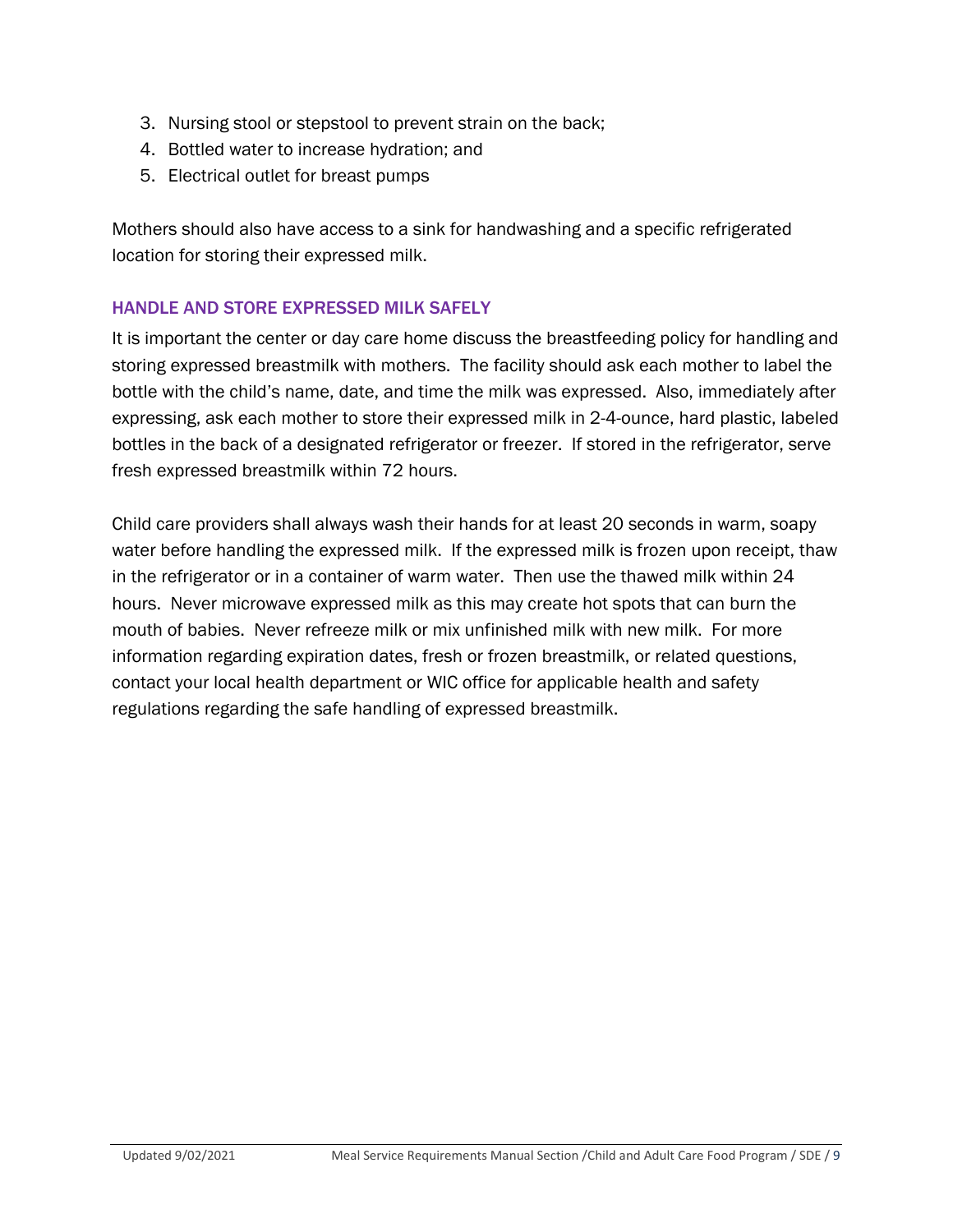## <span id="page-9-0"></span>Menu Pattern Requirements and Food Substitutions

All Institution employees who assist with the meal service and preparation of the meal must receive annual training on the meal pattern including serving portions per age group. In addition, the Institution's employees must be provided information on participant individual food substitutions due to medical or other allowable reasons. For more information on the meal pattern requirements and food substitutions please refer to the Meal Pattern Requirements section of this manual.

#### PROHIBITION ON USING FOODS AND BEVERAGES AS PUNISHMENTS OR REWARDS

Meals served in the CACFP meal patterns must contribute to the development and socialization of children. Institutions and facilities must not use foods and beverages as punishments or rewards. Using food as a reward for good behavior or punishment for less pleasing behaviors may have a negative effect on children's development and socialization. For example, providing children sweet treats after they put away their toys may cause them to develop unhealthy eating habits, and these habits may cause cavities, weight gain, and other health problems.

Another example is forcing children to eat all of their food before they can to leave the table. This method can cause children to eat more than they need and not listen to their hunger cues, increasing their risk of becoming overweight or obese. Therefore, the meal pattern requirements do not allow the use of food and beverage as a punishment or reward.

#### WATER AVAILABILITY

Safe drinking water must be made available to children throughout the day, including at meal times. While water must be made available to children during meal times, it is not part of the reimbursable meal and cannot be served in lieu of fluid milk. Water can be made available to children in a variety of ways, including having cups available next to the kitchen sink faucet, having water pitchers and cups set out, or simply providing water to a child when it is requested. In recognition that the majority of the CACFP participants are very young children and may not be able to or know how to request it themselves, water must be offered to the children throughout the day as well. Offering water means asking the children whether they would like water at different times throughout the day. For very young children, this may require visual cues such as showing a cup or pitcher while verbally offering the water.

Most centers and family day care homes, obtain drinking water through a public water system. Public water systems are required to ensure that the water provided meets Federal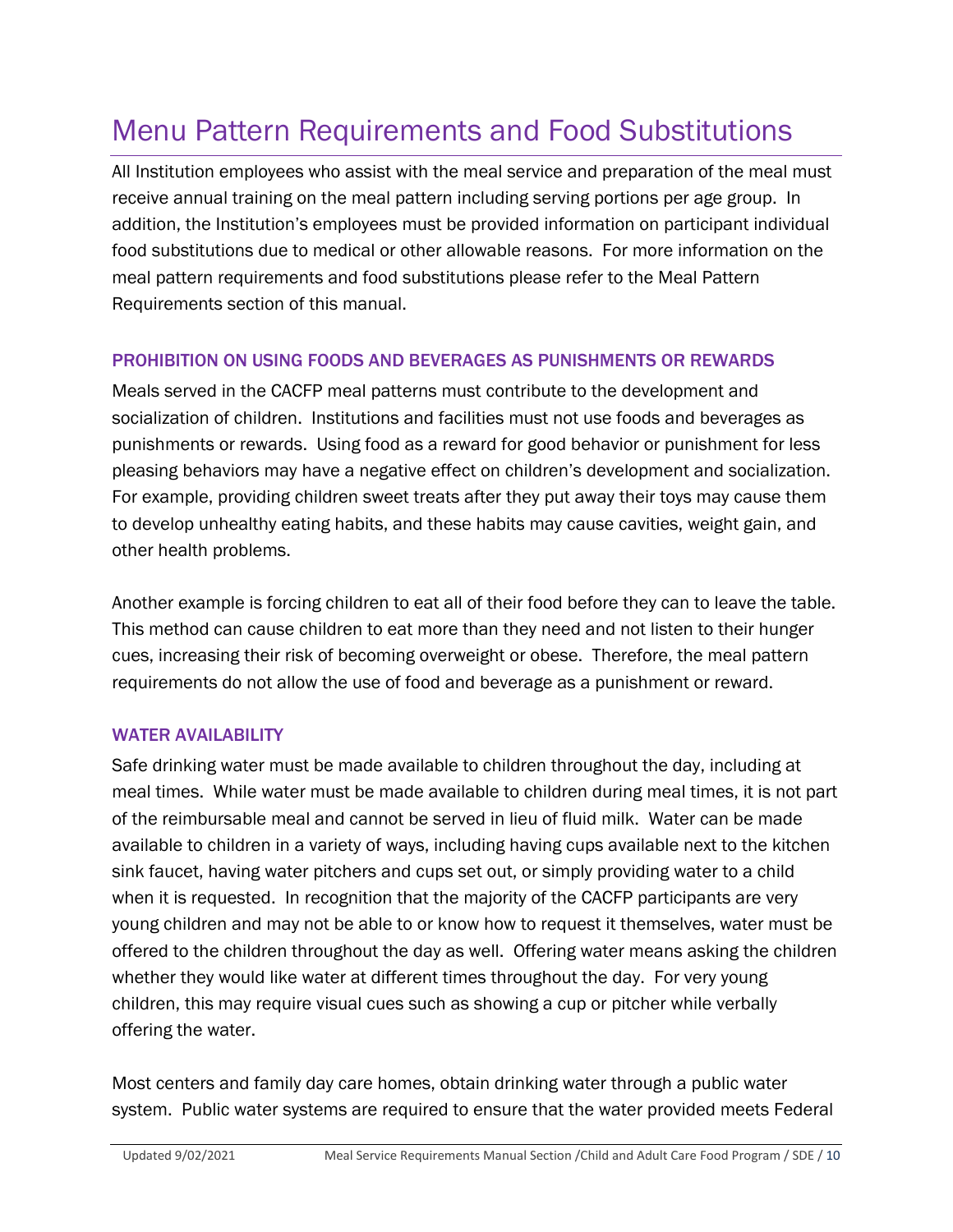and State drinking water standards. However, plumbing systems within facilities also can affect the quality of the drinking water. In some instances, the plumbing systems within facilities may expose the water to contamination, including lead contamination.

The U.S. Environmental Protection Agency (EPA) regulates public water systems and provides resources related to safe drinking water. The EPA recommends that all child care facilities routinely test drinking water for lead and perform regular maintenance to ensure that drinking water is safe. Costs related to the purchase of potable water for consumption by CACFP participants, or water testing services, would be considered an allowable use of nonprofit food service account funds if the costs are determined to be reasonable, necessary, and allocable to the CACFP.

If a center or day care home drinking water is determined to be unsafe, the centers and day care homes must make potable water available to children, as nutritionally appropriate, throughout the day and at meal times.

The above requirements to make water available and offer water throughout the day does not apply to adult day care centers; however, adult day care centers are encouraged to ensure drinking water is offered and made available to adult participants throughout the day.

### <span id="page-10-0"></span>**Sanitation**

Institutions shall ensure that in storing, preparing, and serving food, proper sanitation and health standards are met which conform to all applicable Idaho and local laws and regulations. Institutions and facilities must ensure that adequate facilities are available to store food or hold meals.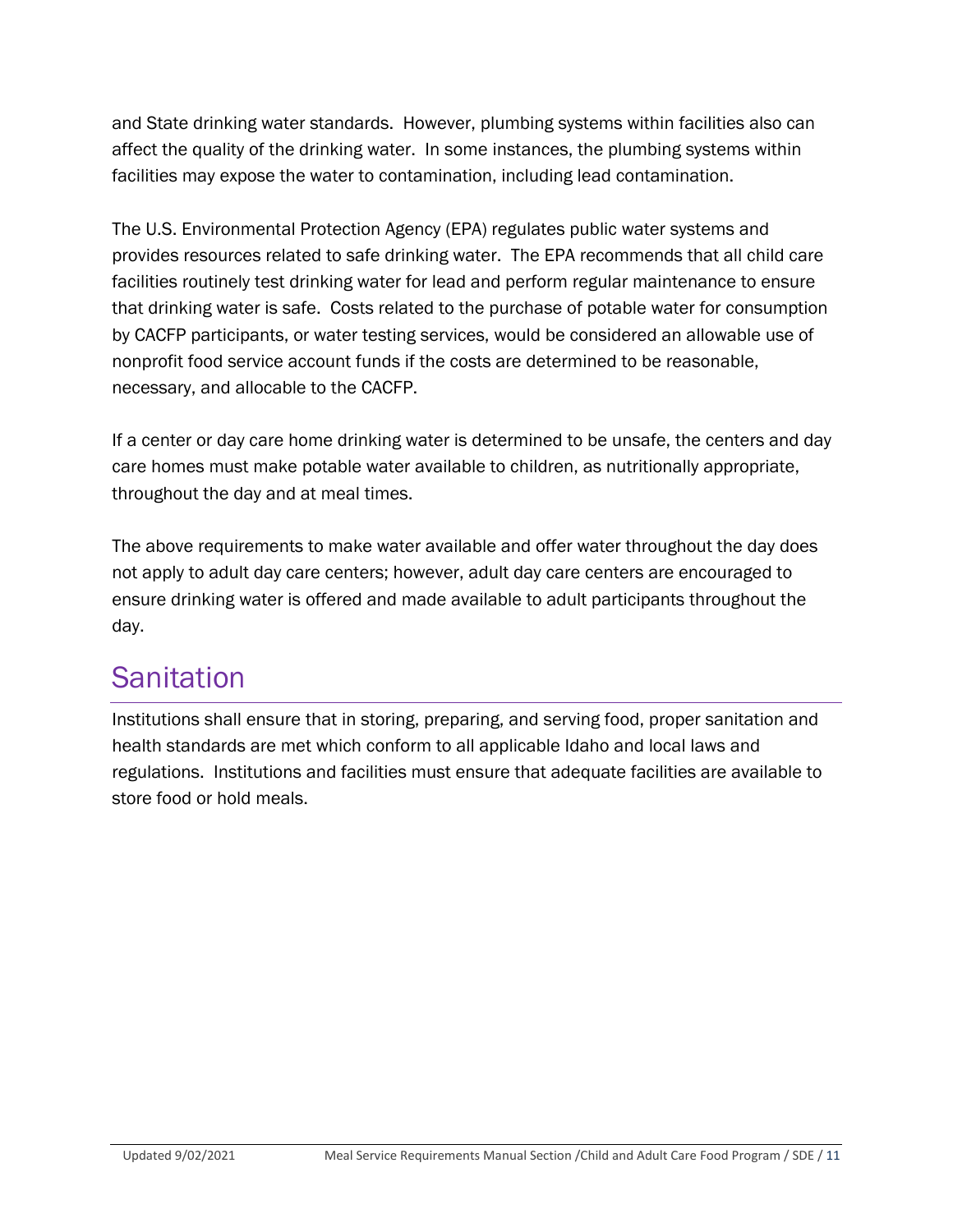### <span id="page-11-0"></span>Meal Service Styles

For all meal service styles, food components must be served in sufficient amounts to meet minimum portion requirements. All components must be served together either on the table or given to each participant at the beginning of the meal. For example, milk cannot be served later in the meal than the other components.

Institutions may choose one of the following methods or a combination of methods to serve CACFP meals. All institutions should strive to serve meals family style.

#### FAMILY STYLE MEAL SERVICE (RECOMMENDED)

Family style is a type of meal service which allows children and adults to serve themselves from common platters of food with the assistance of supervising adults. Family style meal service allows participants to eat together and to make food choices based on individual appetites and food preferences. It promotes mealtime as a learning experience to help participants develop positive attitudes toward nutritious foods, improve motor skills, provides opportunity to share in group eating situations and develop social skills, and to develop good eating habits. Unlike preset service methods, family style meal service can increase children's acceptance of offered foods and their willingness to try new foods. They will see other children choosing certain food items and feel a sense of control over choosing foods and how much to take. Some children may need to develop necessary skills to pass, pour and serve themselves so it is important the facilities allow time for young children to practice each skill. Institutions and facilities choosing to exercise this option must be in compliance with the following practices:

- 1. A sufficient amount of prepared food must be placed on each table at the same time to provide the full required portions of each of the food components for all participants at the table and to accommodate the supervising adult if they wish to eat with the children and adults;
- 2. Children and adults must be allowed to serve the food components themselves, with the exception of fluids (such as milk). During the course of the meal, it is the responsibility of the supervising adults to actively encourage each child and adult to serve them the full required portion of each food component of the meal pattern and to assist any participants who are not able to serve themselves. To assist the participant, the supervising adult may use the hand over hand method and assist the participant in serving themselves. Participants are allowed to make choices selecting foods and in the size of the serving. Supervising adults who choose to serve the fluids (such as milk or juice) directly to the children or adults must serve the required minimum quantity to each child or adult. For example, children 3-5 years old must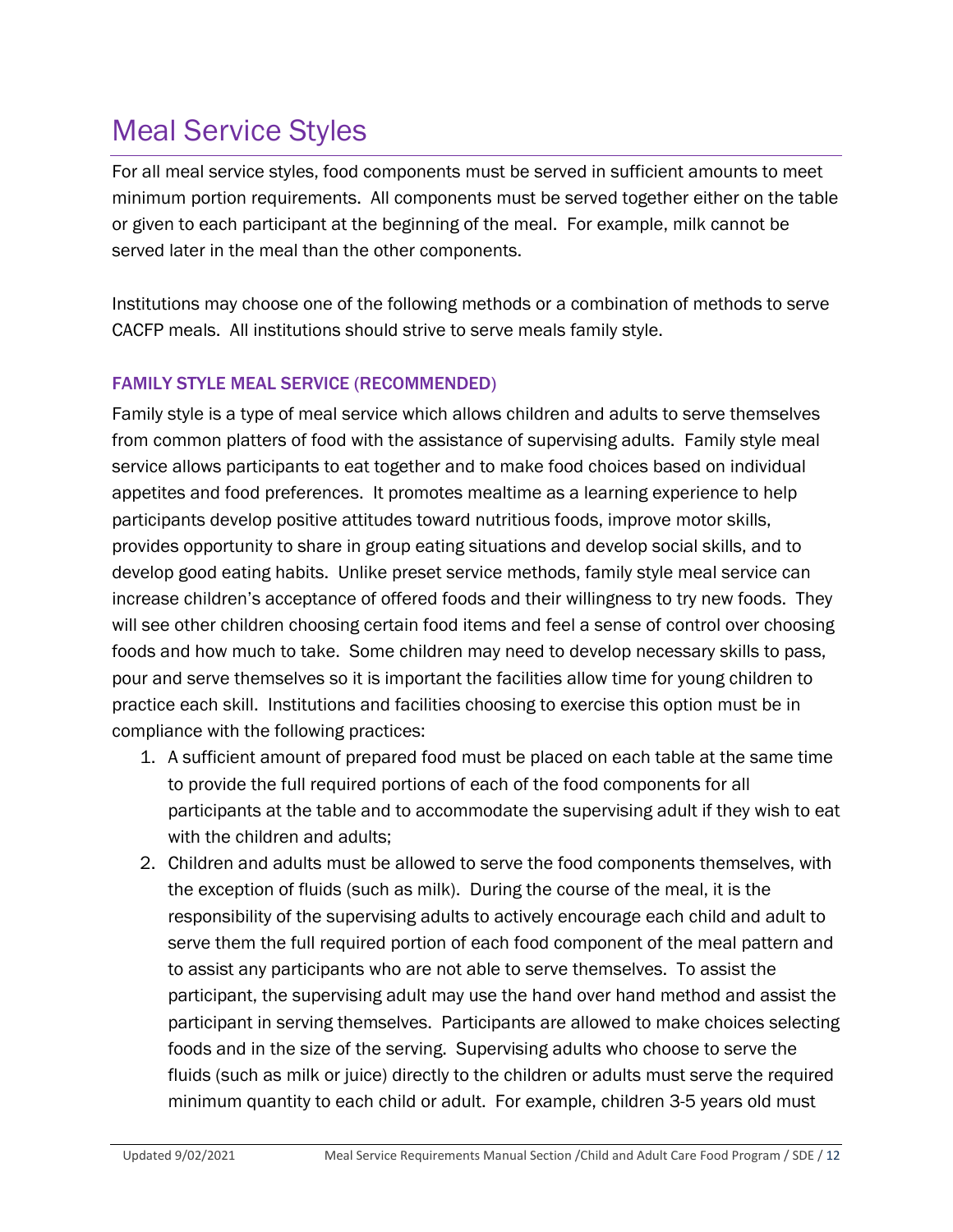be served 6 fluid ounces of milk at breakfast, lunch and supper meals. The supervising adult(s) should offer a food component again during the course of the meal to participants who initially refused the food component or took less than the full portion. Adults should never force a child to take a food item. The meal is reimbursable as long as all food components are offered. Adult staff should model good eating habits while supervising participants at the dining table; and

3. Institutions and facilities which use family style meal service may not claim second meals for reimbursement. In addition, supervising adult meals are not reimbursable, but the cost of the meal is an allowable expense for the Institution's budget.

Unlike other types of meal services (e.g. cafeteria, pre-plated, and OVS), family style meals afford some latitude in the initial portion of food that is self-served by the participant. Additional servings of each food are readily available at each table and more can be selfserved at any time.

Serving meals family style is optional and may be used in any CACFP setting. If a center or day care home chooses to serve meals family style they must comply with the above practices (7 CFR 226.26(n).

#### PRE-PLATED STYLE MEAL SERVICE

In pre-plated style meal service (or also known as restaurant style meal service), all food components are portioned and served on the plate and in the cup for each participant. Minimum portion sizes of each required component must be served at the same time to each participant at the beginning of the meal (unitized).

#### COMBINATION PRE-PLATED AND FAMILY STYLE MEAL SERVICE

Some Institutions find a combination of pre-plated style and family style best meets the participants' needs. Combination meal service operates as follows:

- 1. The full minimum required portion of one or more components are served pre-plated style to each participant. The remaining components are served on the table in communal serving dishes or pitchers adhering to all of the Family Style Meal Service requirements; and
- 2. All components must be offered to participants at the same time. For example, it is not acceptable to serve participants the Meat/Meat Alternate, Vegetable and Fruit components and wait for five minutes before setting the Grains and the Milk components on the table.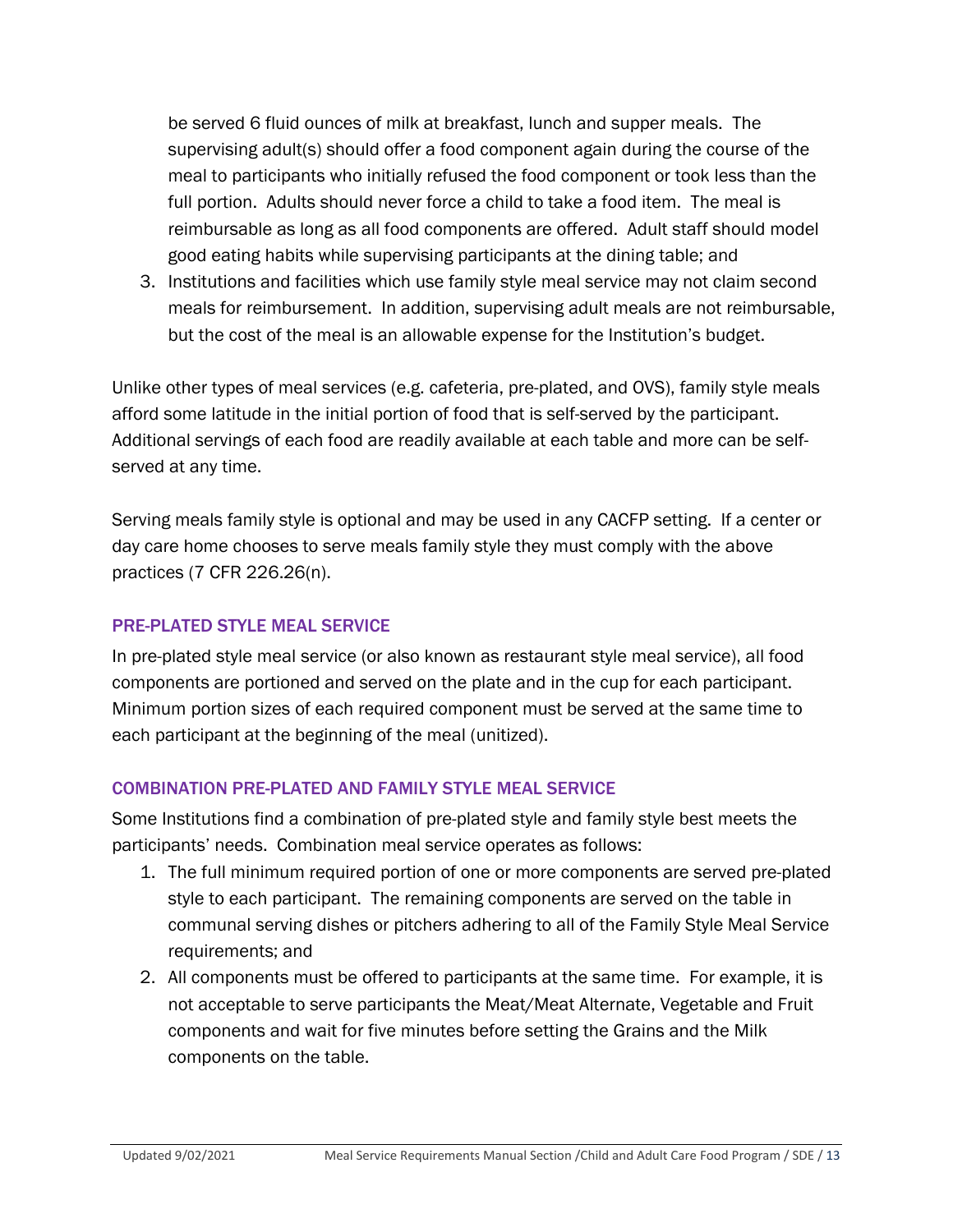In this meal service style, all the rules governing each service style apply to the foods served using that method. For example, if staff pours milk into glasses, at least the minimum required amount must be poured for each child and offered when the rest of the meal components are served.

#### CAFETERIA STYLE MEAL SERVICE

In cafeteria style, participants select food from a cafeteria line. Food is not available at the dining table. Cafeteria meal service operates as follows:

- 1. Participants are served the minimum required amounts of all required components their first time through the cafeteria line; and
- 2. Adults must supervise the cafeteria line to ensure each participant is served at least the minimum required portions of all required food components.

#### OFFER VERSUS SERVE

Each adult day care center and At-risk afterschool program must offer its participants all of the required food servings as provided in the Meal Pattern Requirement section of this manual. Offer Versus Serve (OVS) is an approach to menu planning and meal service that allows participants to decline some of the food offered in a reimbursable breakfast, lunch or supper. Children and adults who are offered food choices are more likely to eat the foods they enjoy rather than throw the food away. OVS is only allowed in CACFP adult day care and CACFP At-risk afterschool settings for breakfast, lunch and supper meals. OVS is not allowed at snack. OVS may not be implemented at snack because there are only two required components and, therefore, there is not enough food offered to allow a child or adult to decline some foods and ensure that the snack the child or adult takes is nutritionally sufficient. Using OVS can help adult day care centers and At-risk afterschool programs reduce food waste and costs while maintaining the nutritional value of the meal that is served.

In general, OVS is not considered to be appropriate for younger children because it may interfere with the CACFP's nutrition goals and the child care center or day care home's efforts to introduce new foods to children while they are young and still developing food preferences. Therefore, OVS is only an available meal service option for the CACFP adult day care centers and At-risk afterschool programs.

Using OVS is optional. Adult day care centers and At-risk afterschool programs are not required to implement OVS. Institutions that choose to use OVS must notify SDE and document which sites will be participating in the center site applications. If an institution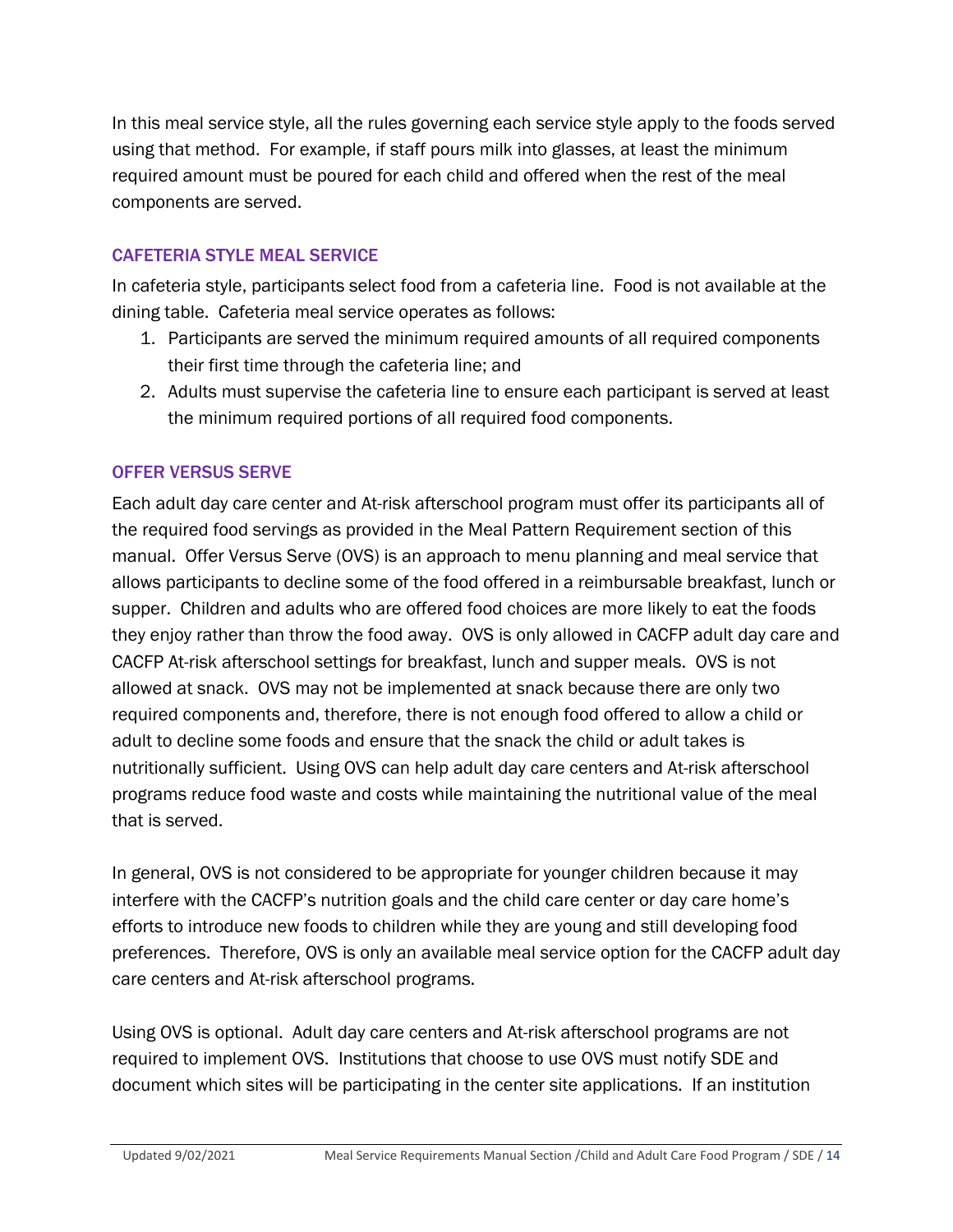chooses to use OVS, menu planners should examine participation and food selection trends to determine what and how much food to prepare. This process results in cost savings through minimizing food waste. Facilities may serve the food items and components preportioned or directly.

For any meal to be eligible for reimbursement, no matter what meal service type is used, all food components in the required minimum serving sizes must be offered. Below are the required food items and components that must be offered for each meal service and how many food items or food components that may be declined in OVS:

#### For adults in adult day care centers

One of the four food items required at breakfast may be declined:

- 1. One serving of fluid milk;
- 2. One serving of vegetable or fruit, or a combination of both; and
- 3. Two servings of grains, or
- 4. Meat or meat alternates;

Two of the five food components required at lunch may be declined:

- 1. Fluid milk;
- 2. Vegetables;
- 3. Fruit;
- 4. Grain; and
- 5. Meat or meat alternate.

One of the four food components required at supper may be declined:

- 1. Vegetables;
- 2. Fruit;
- 3. Grain; and
- 4. Meat or meat alternate.

In adult day care centers that are pricing programs, the price of the reimbursable meal must not be affected if an adult participant declines a food item.

The At-risk afterschool program for school age children may operate during the school year on school days and non-school days. On school days the meal and snack must be offered after the child's school day. Typically, the meal is supper and may be lunch for children that attend AM Kindergarten. On non-school days the At-risk afterschool program may serve and claim one meal and one snack per day per child as well. On these days it is the option of the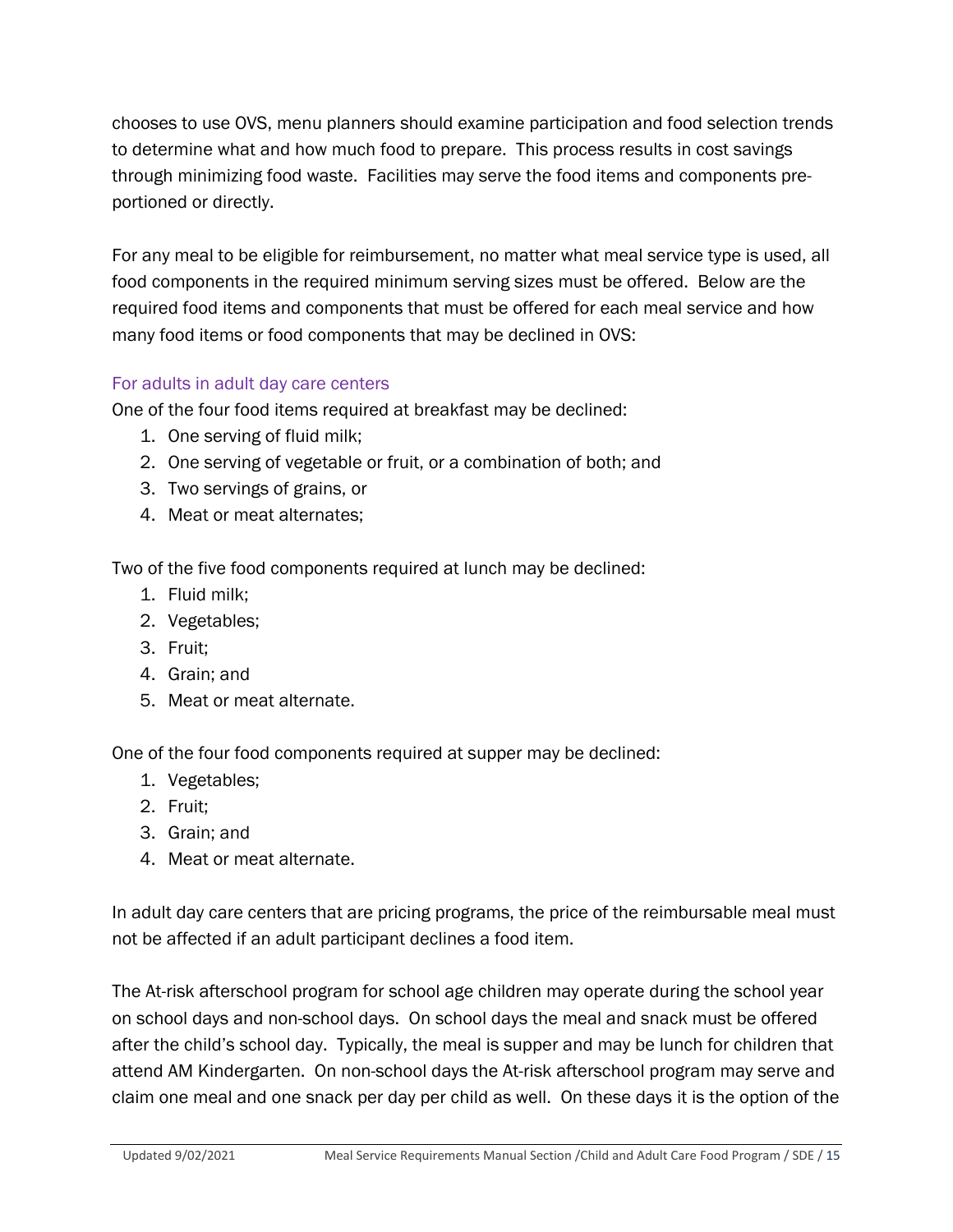center which meal and snack service will be offered. Therefore, for OVS the meal option on non-school days may be breakfast, or lunch or supper. The center may only claim meals for reimbursement for meal services approved in their site application.

#### For children in At-Risk afterschool programs:

Two of the five food components required at supper or lunch may be declined:

- 1. Fluid milk;
- 2. Vegetables;
- 3. Fruit;
- 4. Grain; and
- 5. Meat or meat alternate.

One of the four food items required at breakfast may be declined:

- 1. One serving of fluid milk;
- 2. One serving of vegetable or fruit, or a combination of both;
- 3. One serving of grains;
- 4. One serving from meat/meat alternate or one additional serving from vegetable and fruit or grains components.

All food items offered in breakfast, lunch or supper must be different from each other. For example, while a flake cereal, such as bran flakes with raisins, and a puff cereal, such as a puffed rice cereal, are two types of cereals that are not identical, they are the same food item.



It is the child or adult's choice to select or decline a food item at breakfast and food component at lunch or supper.

A food item is a specific food offered within the food components. For example, separate  $\frac{1}{2}$ cup servings of broccoli and carrots are two food items that comprise one component.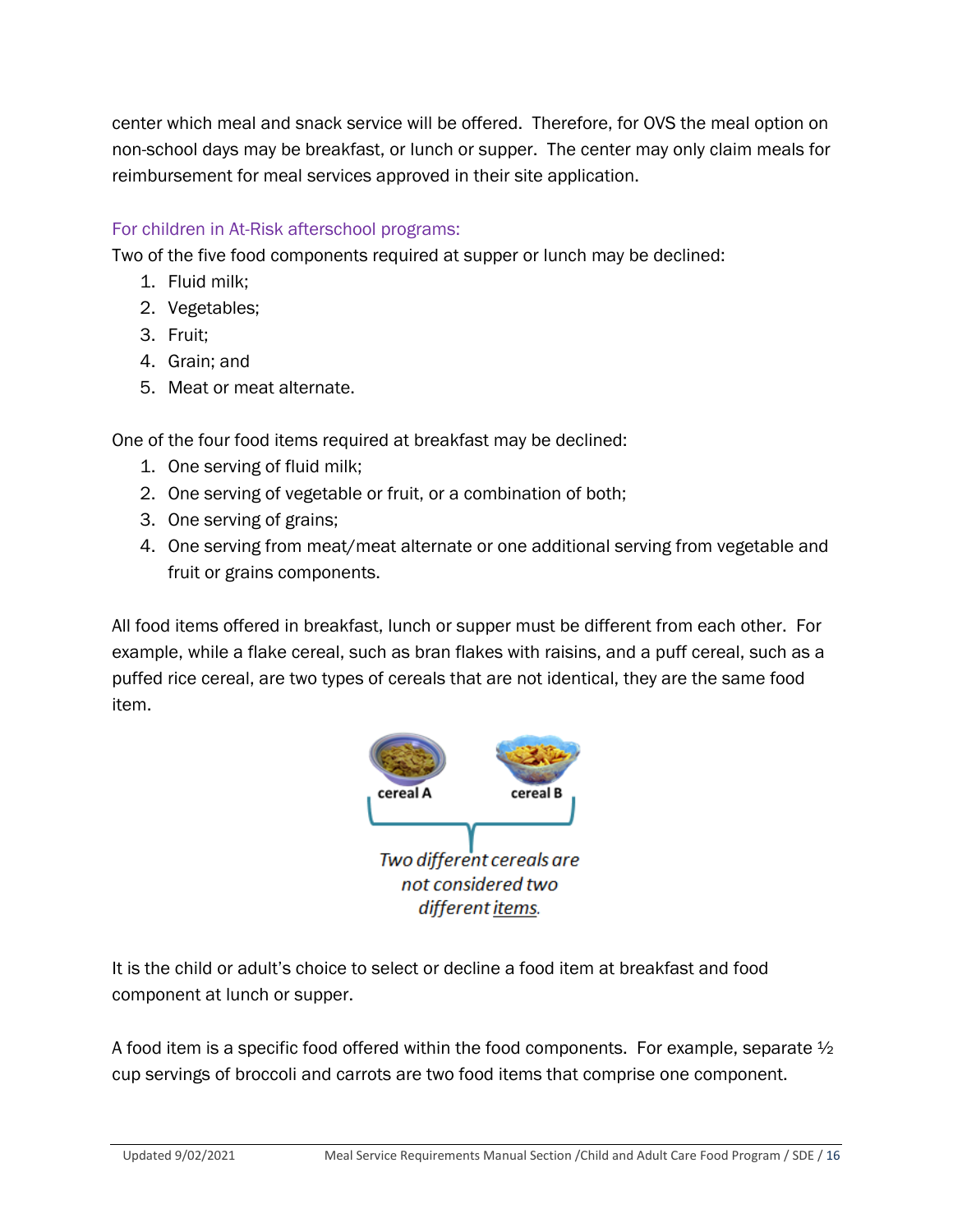A food component is one of the food groups that make up a reimbursable breakfast, lunch or supper. For example, milk, fruit, vegetable, grain and meat/meat alternate are the five components in the CACFP.

The menu planner may also menu combination foods. A combination food contains more than one food item from different food components that cannot be separated. For example, cheese pizza contains three food items from different food components–a serving of grains (crust); a serving of vegetables (tomato sauce); a serving of meat/meat alternate (cheese).

Food items selected at breakfast may be from any of the required components at the required minimum serving sizes. Adult day care centers or At-risk afterschool programs may not specify what food components a child or adult must select.

If a food item is larger than the minimum serving size, such as a 2 oz. bagel that is worth two servings for children 6-12 or 13-18 years of age, the larger bagel will only count as 1 food item under offer vs serve in CACFP. It is important to note for adult participants in Adult Day Care Centers, the 2 oz. bagel is the minimum serving size. A larger serving size for adults would be a 3 oz. bagel.



Conversely, if the food item serving size is less than the minimum serving size, the participant will need to take one more food item to have the minimum serving size needed for a component to be credited towards a reimbursable meal. For example: For children ages 6-12 or 13-18 years of age the grain serving size is 1 oz. so if the bagel is only  $\frac{1}{2}$  oz., the child must take two bagels to meet the grain component minimum serving size.

When using OVS, menu planners have the option to go beyond the minimum requirements. Within each component, different food items may be offered, giving children and adults many combinations for building a reimbursable meal. Offering different food items when using OVS increases the likelihood that children and adults will select foods they prefer and reduces waste.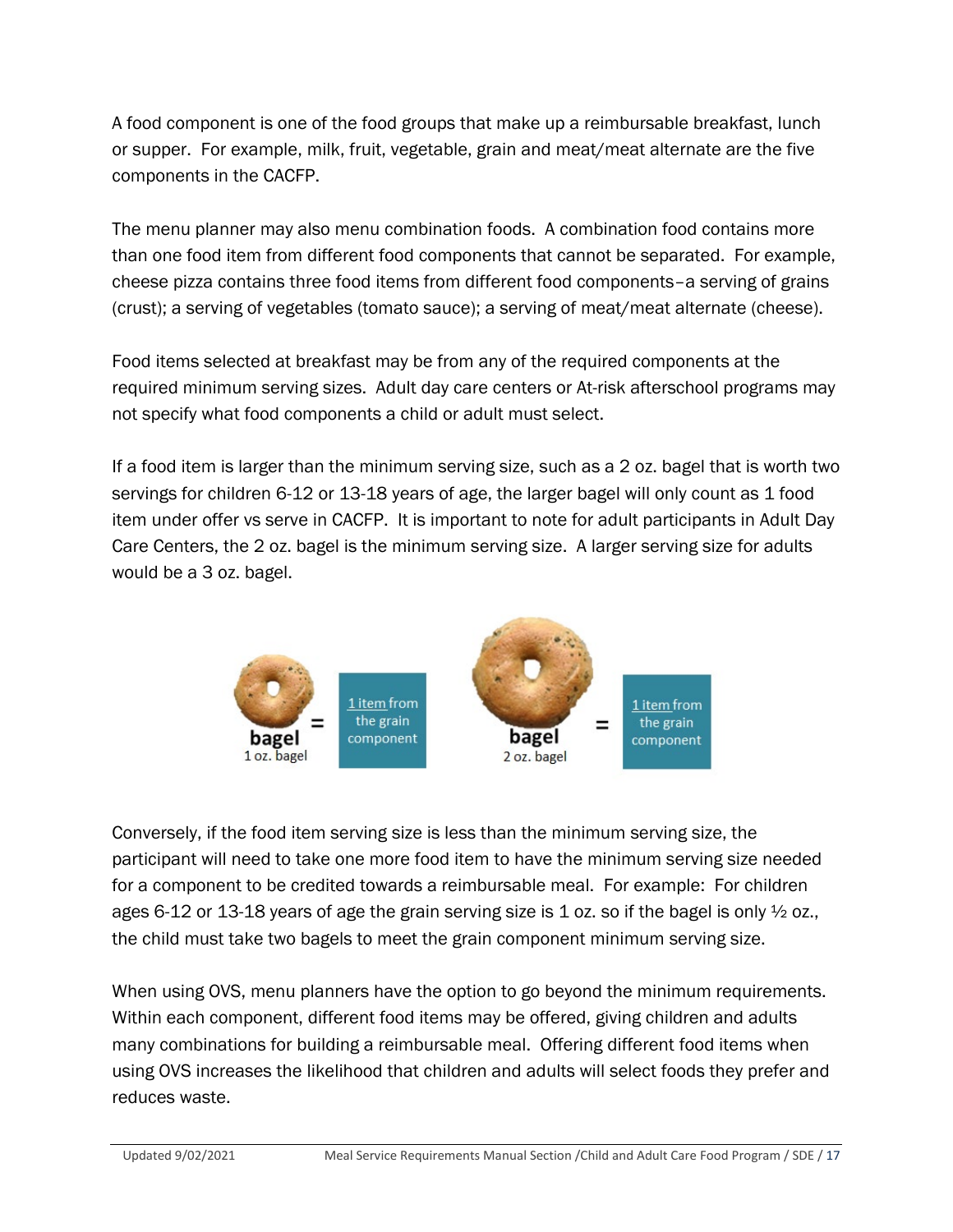If the menu planner offers a combination of foods of two or more food items from one food component, such as bread and rice, instructions or signs must be available to let supervisors and participants know what choices make up a reimbursable meal. The instructions and signs should let an adult participant know that they cannot select two of the same food items or components. For example, an adult participant could not select two pieces of toast and milk and have it count towards a reimbursable breakfast because only two different food items were selected. Additionally, an adult participant could not select two servings of chicken and one serving of rice and have it count towards a reimbursable lunch because only two components were selected.

It is important that before implementing OVS in your facility all employees assisting in the meal service must be trained on OVS requirements. The training must be documented with a sign in sheet and agenda. Training must be provided annually.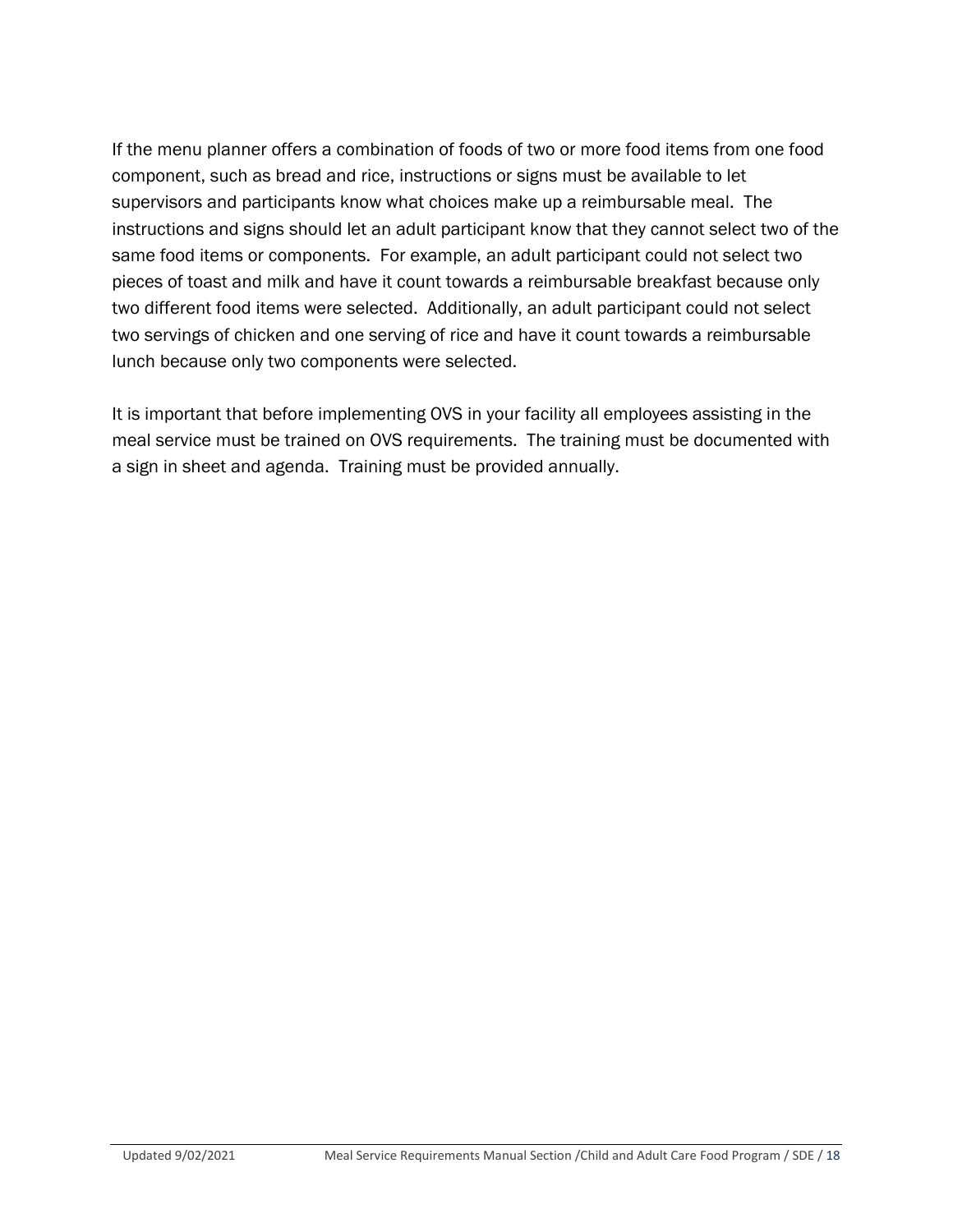### <span id="page-18-0"></span>Prohibition of Separation by Gender During Meal **Service**

In general, Institutions in CACFP are not permitted to separate participants on any protected basis during the service of CACFP meals and snacks. Federal law prohibits discrimination based on gender at any educational Institution receiving Federal assistance.

#### EXCEPTIONS TO THE PROHIBITION ON GENDER-SEPARATED MEAL SERVICE

#### For co-educational schools and school-based sites operating in CACFP

The Food and Nutrition Service (FNS) recognizes religious exemptions granted by the Department of Education (ED) without prior express approval. ED guidelines allow school and school-based sites to apply for an exemption when Federal law prohibiting gender separation is inconsistent with the institution's religious tenets. These exemptions apply broadly to operations, including the meal service at a given site, such as a faith-based school.

Additionally, ED guidelines specifically allow for the approval of gender-separate instruction at public primary and secondary non-vocational schools that could take a variety of forms. It is important to emphasize that since the general rule is that gender separation during meal service is prohibited, a co-educational school may not use limited ED approval of genderseparate instruction to justify blanket gender separation during meal service. Limited exemptions in such situations must be expressly approved by FNS.

#### For other Institutions operating in CACFP.

SDE may approve exemptions allowing separation by gender during a CACFP meal service for participating Institutions, without express prior approval from FNS, in the following circumstances:

- 1. Meal service at religious institutions operating under the dictates of the religion with which they are affiliated.
- 2. Meal service at juvenile correctional facilities where combining members of the opposite gender would present a potential safety risk.
- 3. Meal service at facilities that fully separate by gender as part of their normal operations (for example, gender-separated summer camps).

When requesting an exemption, the CACFP operator must specify in writing which of the above listed reasons apply and why separation by gender is necessary. SDE will document all exemption requests, including the date of approval or disapproval, and if applicable, the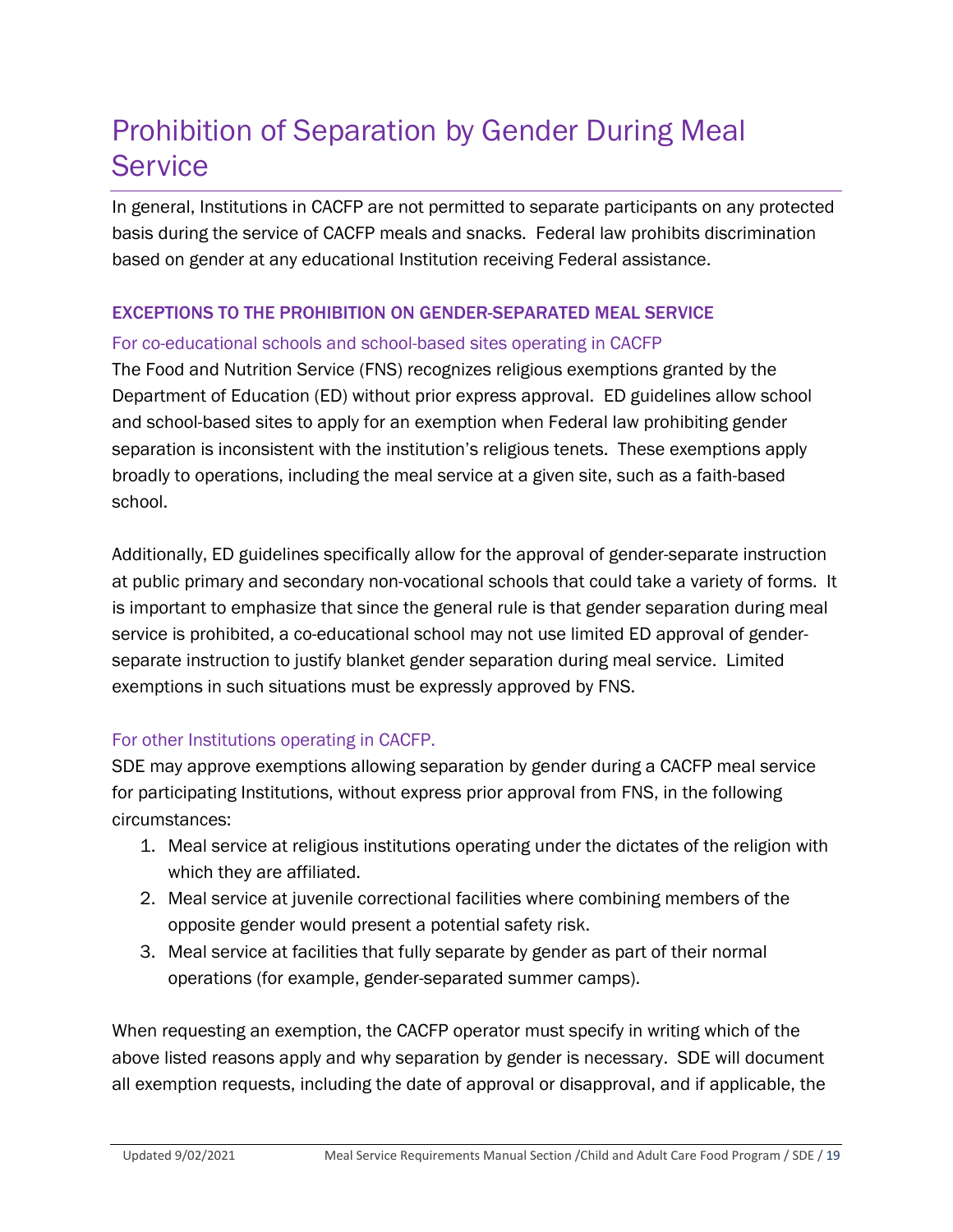duration of the approval in the Institution site applications in MyIdahoCNP.

The above listed exemptions are the only acceptable bases for gender separation during CACFP meal service. Any gender separation not based on the ED and/or FNS approval processes is strictly prohibited.

On a case by case basis, situations that do not clearly fit into any of the exemptions outlined above may be considered by the SDE in direct consultation with the FNS Western Regional Office, including the FNS Civil Rights Office and appropriate FNS National Office Child Nutrition Program staff.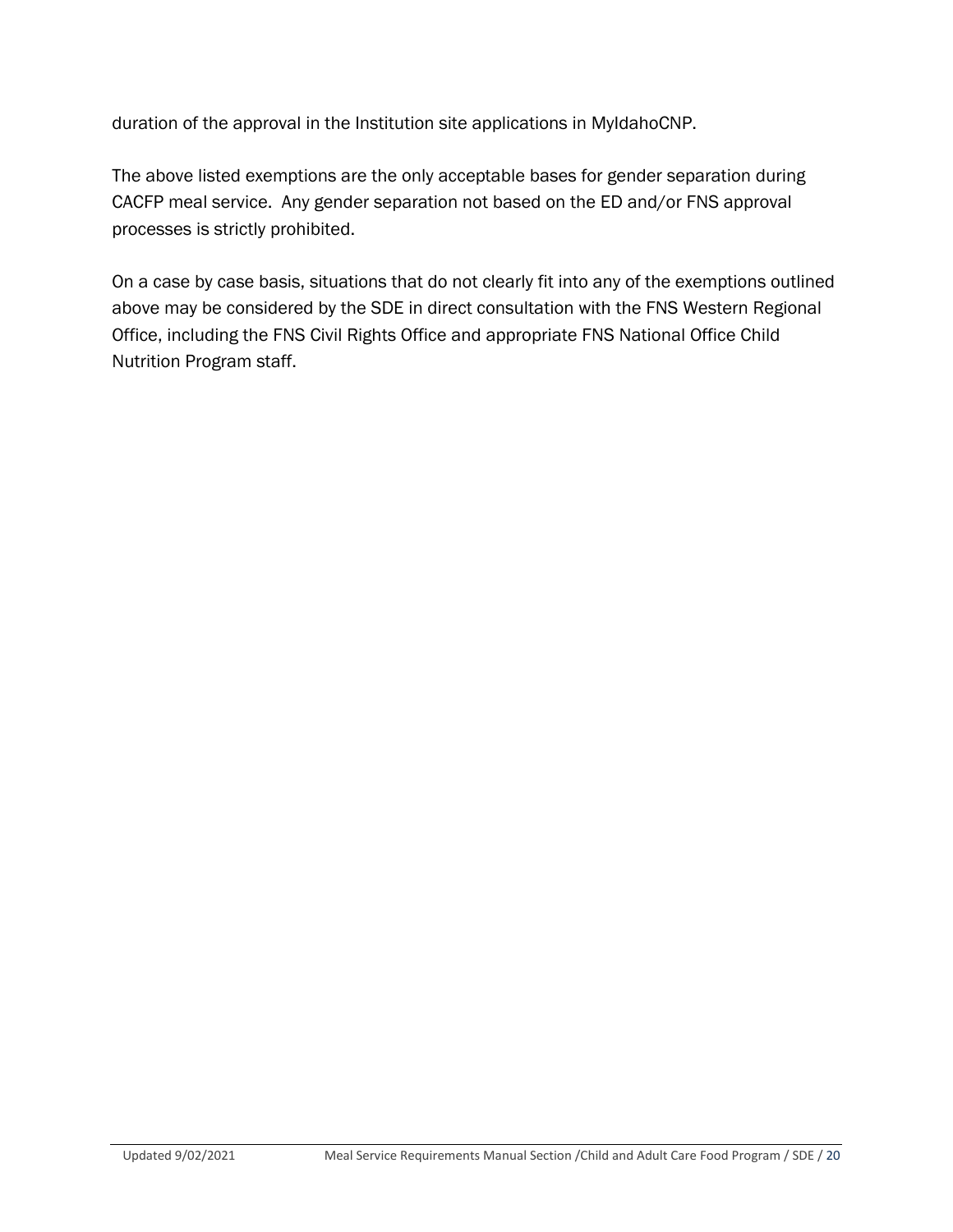### <span id="page-20-0"></span>Meal Count Requirements

Meal count records must be maintained by the Institution and each facility for three years plus the current program year. Current meal count forms must be readily available in the serving area either on paper or electronic. Best practice is to keep meal count forms in a notebook, folder, or on a bulletin board or clipboard so that the meal service staff or provider can easily find and record meal counts. Institutions and each facility should maintain completed meal count forms and summary sheets in a file with other monthly CACFP claim records.

SDE provides meal counting forms for all types of Institutions. Institutions may create their own form but it must be approved by the SDE before it is implemented. In addition, Institutions may use a Food Service software system to maintain meal count records. If the Institution does not enter the meal counts directly into the system during the time of meal service, or for day care homes at the end of the day, and uses a paper form to maintain this information before entering the data into the software system, the Institution and each facility must maintain the hard copy record since it is a supporting document for the data entered into the software system.

Even though adult meals in child care centers, Head Start programs, At-risk afterschool centers, outside-school-hour centers, and emergency shelters are not claimed for reimbursement, centers must record the number of meals, by meal type, served to adults performing labor necessary to the food service. Each center must have a method to record these meals and may use separate columns on the meal count form to meet this requirement.

Infant meals may be recorded on the time of service meal count forms with the other children in care or may be recorded on the individual infant menu records. Information on the individual infant menu record is located in the Meal Planning and Menu Record section of this manual.

#### TIME OF SERVICE MEAL COUNTS

All child care centers, Head Start programs, At-risk afterschool centers, outside-school-hour centers, emergency shelters and adult day care centers must record meal counts at the "time of service." Time of service means each meal or snack is recorded on the meal count record during the meal service when the participants receive the meal or snack. The meal service staff supervising the meal usually records the Time-of-service meal counts.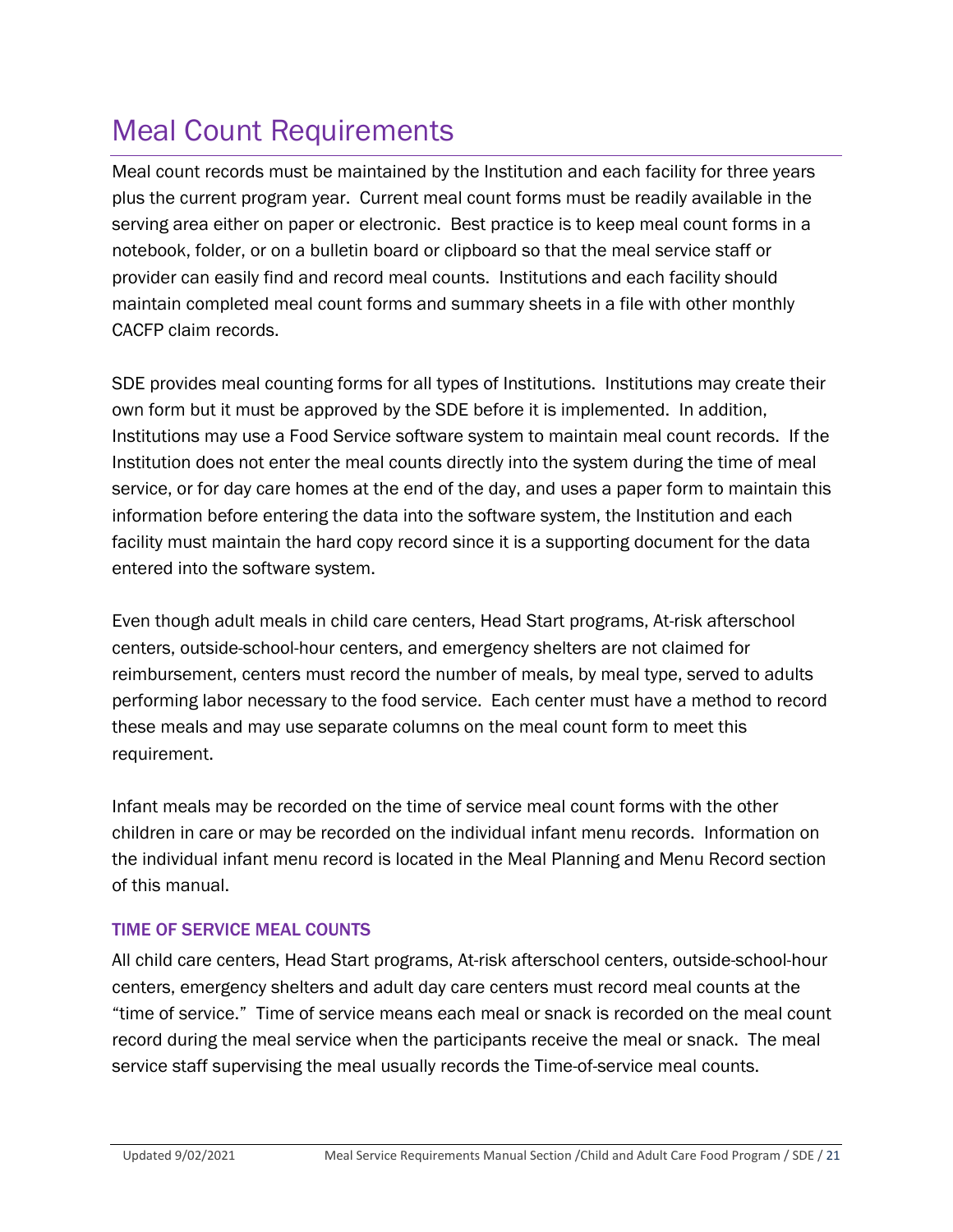Time-of-service meal count records must be maintained for each approved meal type served to each participant and adults performing labor in food service, by name (first and last). The following information must be recorded on time of service meal count records:

- 1. Center name;
- 2. If record is maintained by classroom, classroom name;
- 3. Month, Day, Year;
- 4. Participants first and last name;
- 5. Daily meals served to each participant by meal type; and
- 6. Daily meals served to adults performing labor necessary to food service.

Below is an example of SDE's Daily Meal Count–Actual Count Method form available in MyIdahoCNP under Download Forms. This form meets the meal counting requirements described above.

|                                                                                     |              |   |  |               |    |   |                |   |  |        |    |                                            |              |        | Month & Year: _________________________ |        |    |                 |       |   |  |        |    |               |       |   |  |        |    |   |
|-------------------------------------------------------------------------------------|--------------|---|--|---------------|----|---|----------------|---|--|--------|----|--------------------------------------------|--------------|--------|-----------------------------------------|--------|----|-----------------|-------|---|--|--------|----|---------------|-------|---|--|--------|----|---|
| Center/Classroom Name: ______________________<br>B- Breakfast AM- Am Snack L- Lunch |              |   |  |               |    |   |                |   |  |        |    | PM- Pm Snack SU-Supper LS-Late Night Snack |              |        |                                         |        |    |                 |       |   |  |        |    |               |       |   |  |        |    |   |
|                                                                                     |              |   |  | <b>MONDAY</b> |    |   | <b>TUESDAY</b> |   |  |        |    | <b>WEDNESDAY</b>                           |              |        |                                         |        |    | <b>THURSDAY</b> |       |   |  |        |    | <b>FRIDAY</b> |       |   |  |        |    |   |
|                                                                                     | <b>DATE:</b> |   |  |               |    |   | <b>DATE:</b>   |   |  |        |    |                                            | <b>DATE:</b> |        |                                         |        |    |                 | DATE: |   |  |        |    |               | DATE: |   |  |        |    |   |
| First & Last Name                                                                   | в            | м |  | D<br>м        | SU | s | в              | м |  | p<br>м | su | s                                          | в            | А<br>м |                                         | p<br>м | su |                 | в     | М |  | p<br>м | SU |               | в     | м |  | p<br>м | SU | s |
| $\perp$                                                                             |              |   |  |               |    |   |                |   |  |        |    |                                            |              |        |                                         |        |    |                 |       |   |  |        |    |               |       |   |  |        |    |   |
| 2.                                                                                  |              |   |  |               |    |   |                |   |  |        |    |                                            |              |        |                                         |        |    |                 |       |   |  |        |    |               |       |   |  |        |    |   |
| 3.                                                                                  |              |   |  |               |    |   |                |   |  |        |    |                                            |              |        |                                         |        |    |                 |       |   |  |        |    |               |       |   |  |        |    |   |
| 4.                                                                                  |              |   |  |               |    |   |                |   |  |        |    |                                            |              |        |                                         |        |    |                 |       |   |  |        |    |               |       |   |  |        |    |   |
| 5.                                                                                  |              |   |  |               |    |   |                |   |  |        |    |                                            |              |        |                                         |        |    |                 |       |   |  |        |    |               |       |   |  |        |    |   |
| 6.                                                                                  |              |   |  |               |    |   |                |   |  |        |    |                                            |              |        |                                         |        |    |                 |       |   |  |        |    |               |       |   |  |        |    |   |
| 7.                                                                                  |              |   |  |               |    |   |                |   |  |        |    |                                            |              |        |                                         |        |    |                 |       |   |  |        |    |               |       |   |  |        |    |   |
|                                                                                     |              |   |  |               |    |   |                |   |  |        |    |                                            |              |        |                                         |        |    |                 |       |   |  |        |    |               |       |   |  |        |    |   |

#### Optional Time of Service Meal Counts for At-Risk Afterschool Centers only

At-risk afterschool centers may record meal counts at the time of service using a record to tally the meals by counting the number of participants receiving a reimbursable meal. The following information must be recorded on time of service meal count records:

- 1. Center name;
- 2. If record is maintained by classroom, classroom name;
- 3. Month, Day, Year;
- 4. Meal service type;
- 5. Number of participants served a reimbursable meal; and
- 6. Number of adults performing labor necessary to food service served a meal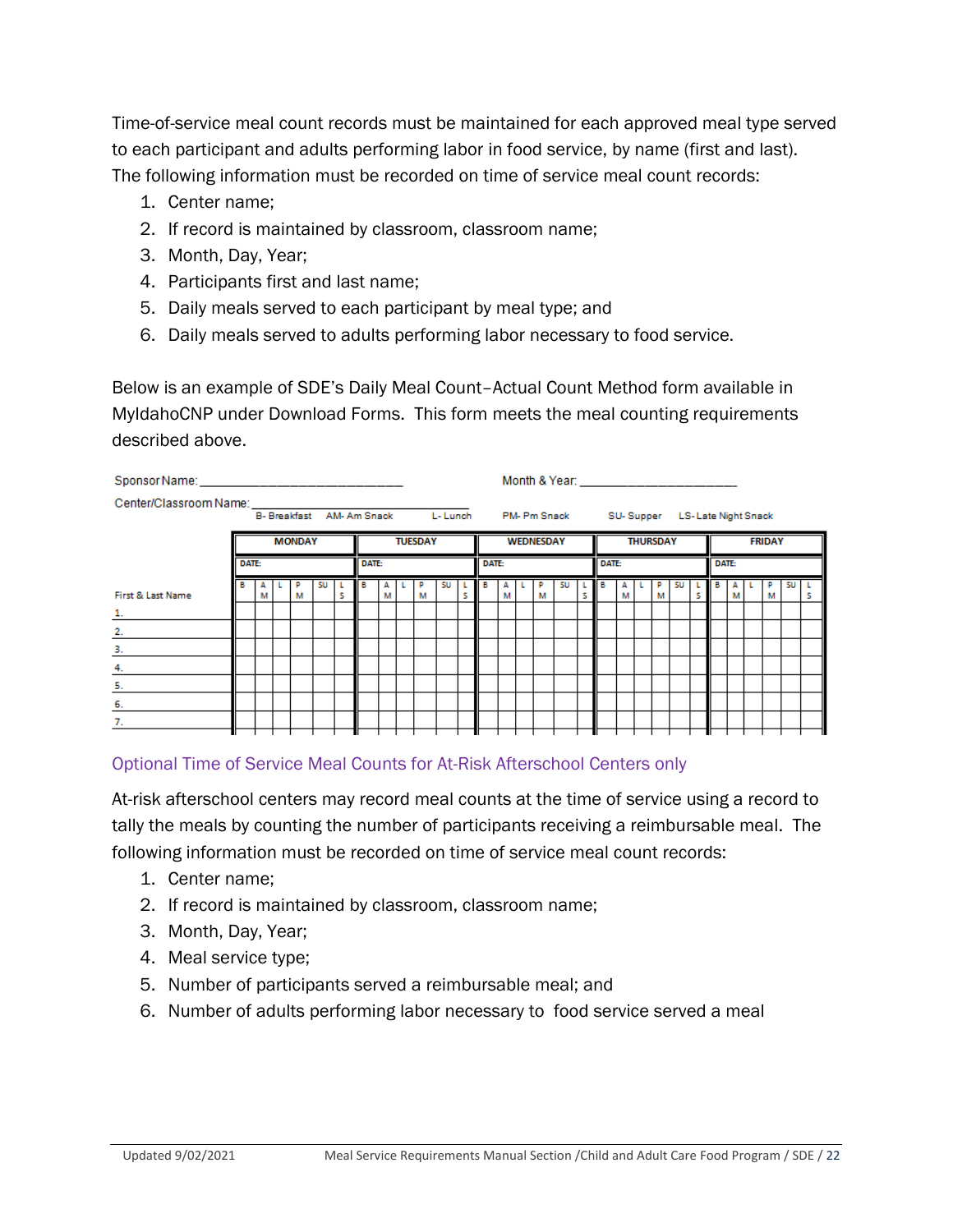Below is an example of SDE's Daily Meal Count–At Risk Form available in MyIdahoCNP under Download Forms. This form meets the meal counting requirements described above.

|                | Sponsor Name:                                                                   |    |           |     |    |    |    |    |     |       |          |    |       |     |                                                   |     |    |    |                         |       |                                   |
|----------------|---------------------------------------------------------------------------------|----|-----------|-----|----|----|----|----|-----|-------|----------|----|-------|-----|---------------------------------------------------|-----|----|----|-------------------------|-------|-----------------------------------|
|                | Center/Classroom Name:                                                          |    |           |     |    |    |    |    |     |       |          |    |       |     |                                                   |     |    |    | Mean Type (circle): B L | SN SU |                                   |
|                | Date:                                                                           |    |           |     |    |    |    |    |     |       |          |    |       |     |                                                   |     |    |    |                         |       |                                   |
|                | Meals Served to Children (cross off number as each child receives a meal):      |    |           |     |    |    |    |    |     |       |          |    |       |     |                                                   |     |    |    |                         |       |                                   |
| 1.             | 2                                                                               | 3  | 4.<br>- 5 | 6   | -7 | 8  | 9  | 10 | 11  | 12    | - 13     |    | 14 15 |     | 16                                                | 17  | 18 | 19 | 20                      |       |                                   |
| 21             | 22                                                                              | 23 | 24        | 25  | 26 | 27 | 28 | 29 | 30  |       | 31 32 33 |    | -34   | -35 | 36                                                | -37 | 38 | 39 | 40                      |       |                                   |
| 41             | 42                                                                              | 43 | 44        | 45  | 46 | 47 | 48 | 49 | 50. | 51 52 |          | 53 | 54.   | 55  | 56                                                | 57  | 58 | 59 | 60                      |       |                                   |
| 61             | 62                                                                              | 63 | 64        | 65  | 66 | 67 | 68 | 69 | 70  | 71    | 72       | 73 | 74    | 75  | 76                                                | 77  | 78 | 70 | 80                      |       |                                   |
| 81             | 82                                                                              | 83 | 84        | 85  | 86 | 87 | 88 | 89 | 90  | 91    | 92       | 93 | 94    | 95  | 96                                                | 97  | 98 | 99 | 100                     |       |                                   |
|                | 101 102 103 104 105 106 107 108 109 110 111 112 113 114 115 116 117 118 119 120 |    |           |     |    |    |    |    |     |       |          |    |       |     |                                                   |     |    |    |                         |       |                                   |
|                | 121 122 123 124 125 126 127 128 129 130 131 132 133 134 135 136 137 138 139 140 |    |           |     |    |    |    |    |     |       |          |    |       |     |                                                   |     |    |    |                         |       |                                   |
|                | 141 142 143 144 145 146 147 148 149 150 151 152 153 154 155 156 157 158 159 160 |    |           |     |    |    |    |    |     |       |          |    |       |     |                                                   |     |    |    |                         |       |                                   |
|                | 161 162 163 164 165 166 167 168 169 170 171 172 173 174 175 176 177 178 179 180 |    |           |     |    |    |    |    |     |       |          |    |       |     |                                                   |     |    |    |                         |       |                                   |
|                | 181 182 183 184 185 186 187 188 189 190 191 192 193 194 195 196 197 198 199 200 |    |           |     |    |    |    |    |     |       |          |    |       |     |                                                   |     |    |    |                         |       |                                   |
|                | 201 202 203 204 205 206 207 208 209 210 211 212 213 214 215 216 217 218 219 220 |    |           |     |    |    |    |    |     |       |          |    |       |     |                                                   |     |    |    |                         |       |                                   |
|                | 221 222 223 224 225 226 227 228 229 230 231 232 233 234 235 236 237 238 239 240 |    |           |     |    |    |    |    |     |       |          |    |       |     |                                                   |     |    |    |                         |       |                                   |
|                | 241 242 243 244 245 246 247 248 249 250 251 252 253 254 255 256 257 258 259 260 |    |           |     |    |    |    |    |     |       |          |    |       |     |                                                   |     |    |    |                         |       |                                   |
|                | 261 262 263 264 265 266 267 268 269 270 271 272 273 274 275 276 277 278 279 280 |    |           |     |    |    |    |    |     |       |          |    |       |     |                                                   |     |    |    |                         |       |                                   |
|                | 281 282 283 284 285 286 287 288 289 290 291 292 293 294 295 296 297 298 299 300 |    |           |     |    |    |    |    |     |       |          |    |       |     |                                                   |     |    |    |                         |       |                                   |
|                |                                                                                 |    |           |     |    |    |    |    |     |       |          |    |       |     | Total Children Meals +                            |     |    |    |                         |       | $\begin{bmatrix} 1 \end{bmatrix}$ |
|                | Meals served to adults:                                                         |    |           |     |    |    |    |    |     |       |          |    |       |     |                                                   |     |    |    |                         |       |                                   |
| 1 <sub>2</sub> | 3.                                                                              |    | -5        | 678 |    |    |    |    |     |       |          |    |       |     | 9 10 11 12 13 14 15 16 17 18 19 20 21 22 23 24 25 |     |    |    |                         |       |                                   |
|                |                                                                                 |    |           |     |    |    |    |    |     |       |          |    |       |     | Total Program Adult Meals +                       |     |    |    |                         |       | $[2]$                             |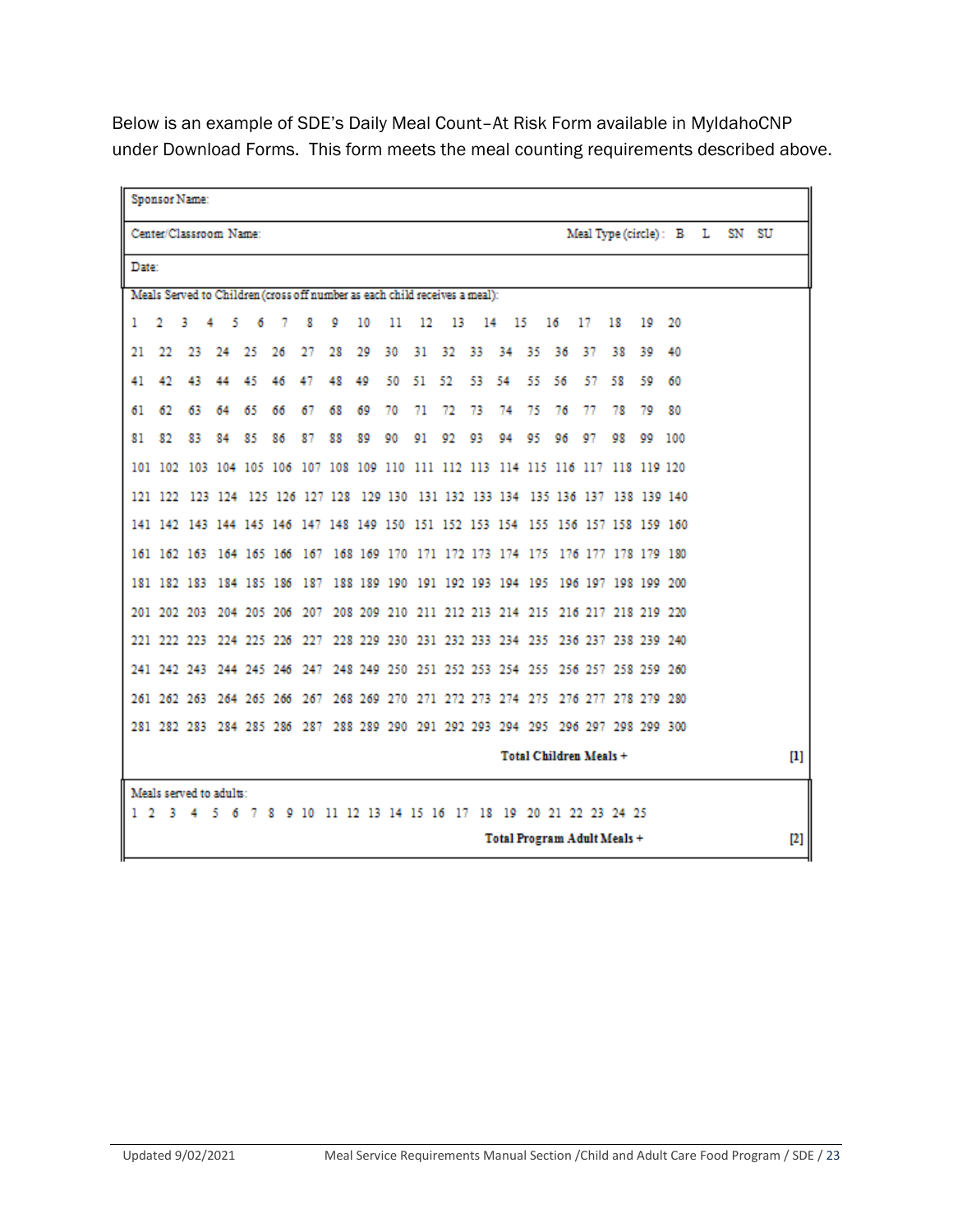#### DAILY MEAL COUNT RECORDS IN DAY CARE HOMES

Family day care homes must record meal counts daily for each meal type by child. SDE or sponsoring organizations may require family day care homes to record meal counts at the time of meal service in day care homes providing care for more than 12 children in a single day, or in day care homes that have been found seriously deficient due to problems with their meal counts and claims.

The following information must be recorded on family day care home meal count records:

- 1. Provider name;
- 2. Month, Day, Year;
- 3. Participants first and last name;
- 4. Daily meals served to each participant by meal type

Below is an example of SDE's Daily Day Care Home Attendance and Meal Count Form available in MyIdahoCNP under Download Forms. This form meets the meal counting requirements described above.



#### EXAMPLES OF MEAL COUNT METHODS THAT ARE NOT ACCEPTABLE:

- 1. Counting the number of meals prepared or sent by the kitchen;
- 2. Determining the meal count by subtracting the number of entrees left over after the meal service from the number of entrees prepared;
- 3. Counting the number of meals ordered from a vendor;
- 4. Counting meals after the meal is completed based on teachers' memory;
- 5. Using daily time in and out attendance records; or
- 6. Counting the number of trays or plates on which food is served.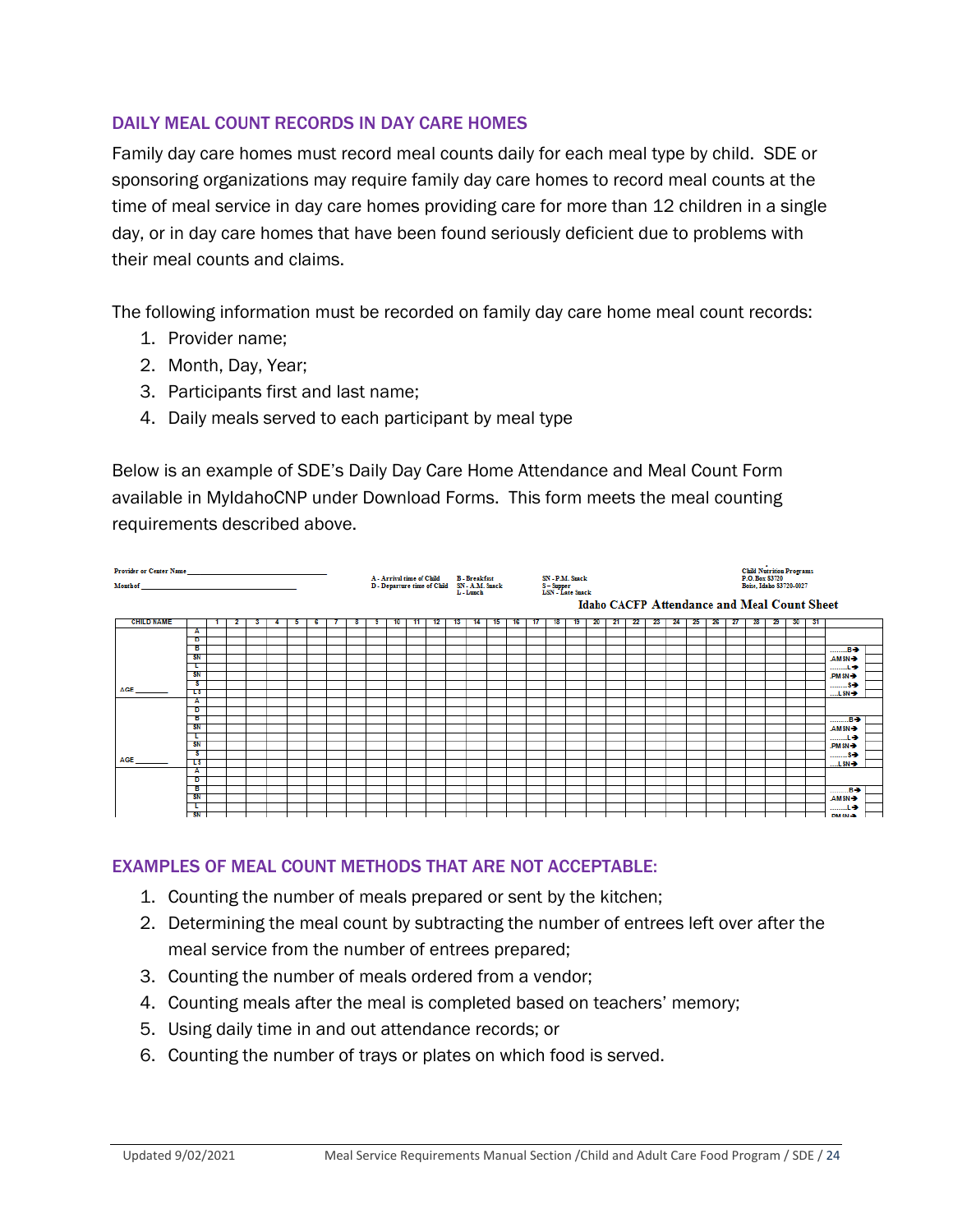#### COMMON MEAL SERVICE RECORD ERRORS THAT CAN BE COSTLY

During program reviews, the SDE reviewer will carefully compare attendance records to the center time-of-service meal count records or day care home meal count records for a test month. If the SDE reviewer finds the Institution claimed reimbursement for meals that were not supported by participant attendance records, the SDE reviewer must disallow the meals. For example, if the SDE reviewer found that the Institution was reimbursed for meals when attendance records were missing arrival or departure times, the meals for the participants will be disallowed. If the disallowances are over the allowed threshold, the state agency will issue a fiscal action notice to recover the over claim.

The following attendance and meal count errors are sometimes found during program reviews or meal observations:

- 1. Not properly recording meal counts at the time-of-service;
- 2. Not recording a participant's time in or out in daily attendance records;
- 3. Recording a participant's time in for daily attendance before the participant arrives;
- 4. Recording a participant's time out in daily attendance after the participant leaves;
- 5. Recording participant's anticipated or estimated arrival or departure time rather than the actual time;
- 6. Not recording split attendance for participants who leave and return the same day;
- 7. Not recording arrival and departure times for staff members' children who are in care;
- 8. Not recording the time in and out of participants who are transported by bus or van;
- 9. Claiming a greater number of meals than are supported by attendance records;
- 10.Claiming more than two meals and one snack or two snacks and one meal per participant per day; and
- 11.Addition errors in consolidating meal counts when preparing the reimbursement claim.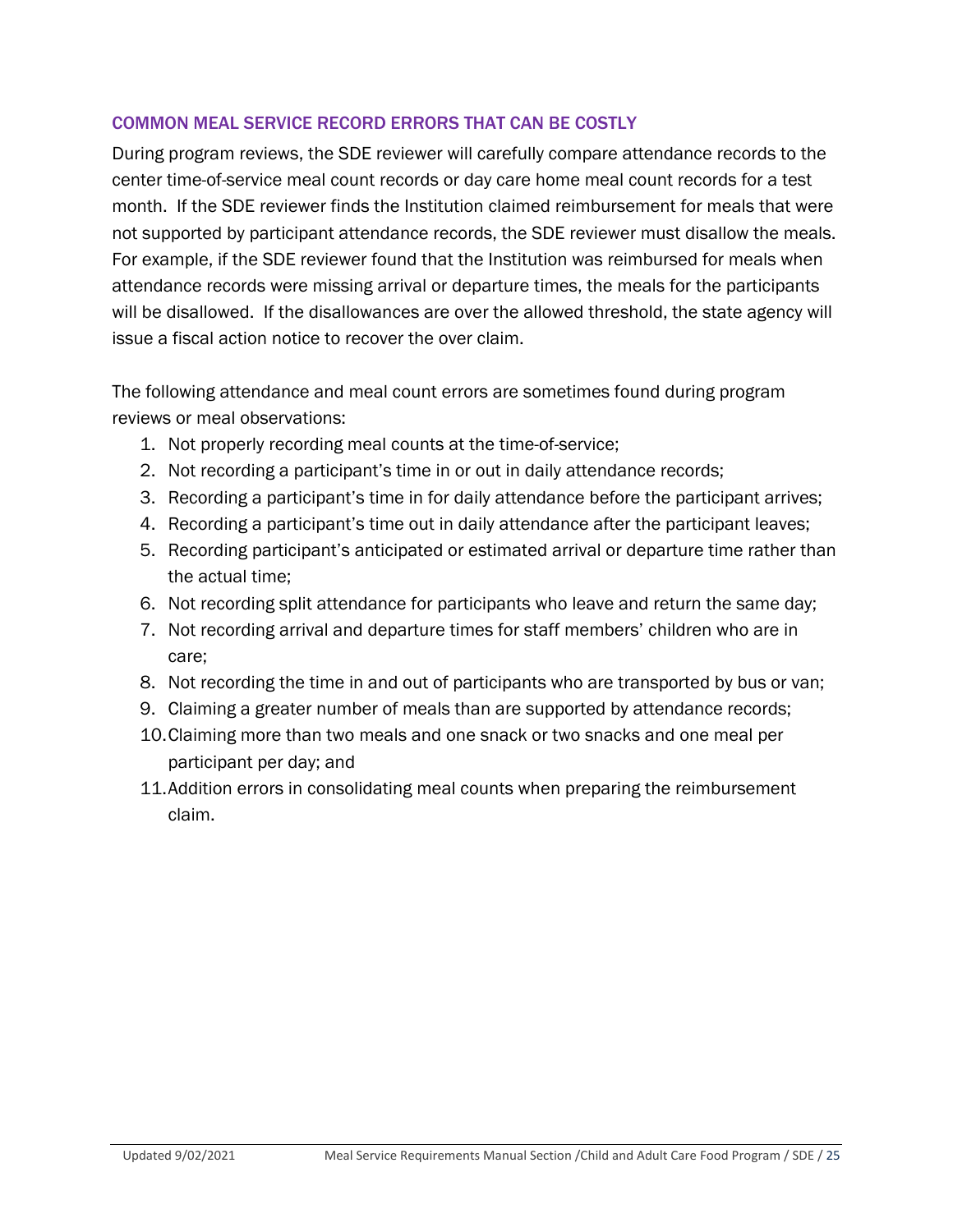### Questions and Answers

#### CAN YOU PLACE WATER ON THE TABLE NEXT TO THE MILK?

It is not recommended to place water on the table next to milk. This practice implies water is a substitute for milk in the meal. Water is to be made available and offered to the children throughout the day so the children may remain hydrated. Best practices are to place water pitches or containers on a separate counter/table, maintain drinking fountains in or near the service area or place cups next to a sink.

#### CAN YOU OFFER MILK TO A CHILD WITH A MILK ALLERGY TWICE AND THEN IF THE CHILD DECLINES IT TWICE, STILL CLAIM THE MEAL?

If a child has a food or milk allergy an Institution should not offer them the item they are allergic to in order to claim the meal. If the allergy is not documented with a medical statement form for a disability and is for an allergy or food intolerance, there are several products available that meet the nutritional requirements for a milk substitution.

#### IF AN INFANT FALLS ASLEEP, MISSES LUNCH TIME AND WAKES UP CLOSER TO SNACK TIME, CAN YOU CLAIM THE MISSED LUNCH SINCE THE REIMBURSEMENT IS HIGHER FOR LUNCH THAN FOR SNACK?

Maybe. When the infant has been offered some of the required components of a meal/snack, the rest of the required food components for that meal/snack must be offered before the next scheduled meal/snack to qualify the meal for reimbursement.

For example: if the approved Lunch meal service time in the site or provider application in MyIdahoCNP is from 11:00 am – 12:00 noon, and the approved PM snack service time is from 3:00 pm - 3:30 pm, if the infant was offered all of the required lunch meal components between 11:00 am and 3:00 pm then the meal may be claimed for reimbursement.

#### CAN THE STATE PROVIDE A WAIVER FOR A FOSTER CHILD WHO ARRIVES LATER THAN THE MEAL TIME STATED IN THE SITE/PROVIDER APPLICATION?

No, meal time waivers are not provided to serve an individual child outside of the center's or home's approved meal times in their site/provider application in MyIdahoCNP. Meal time waivers are accepted and approved annually to meet the needs of all participants and typically are requested due to changes in facility operating hours and local school hour or meal service changes.